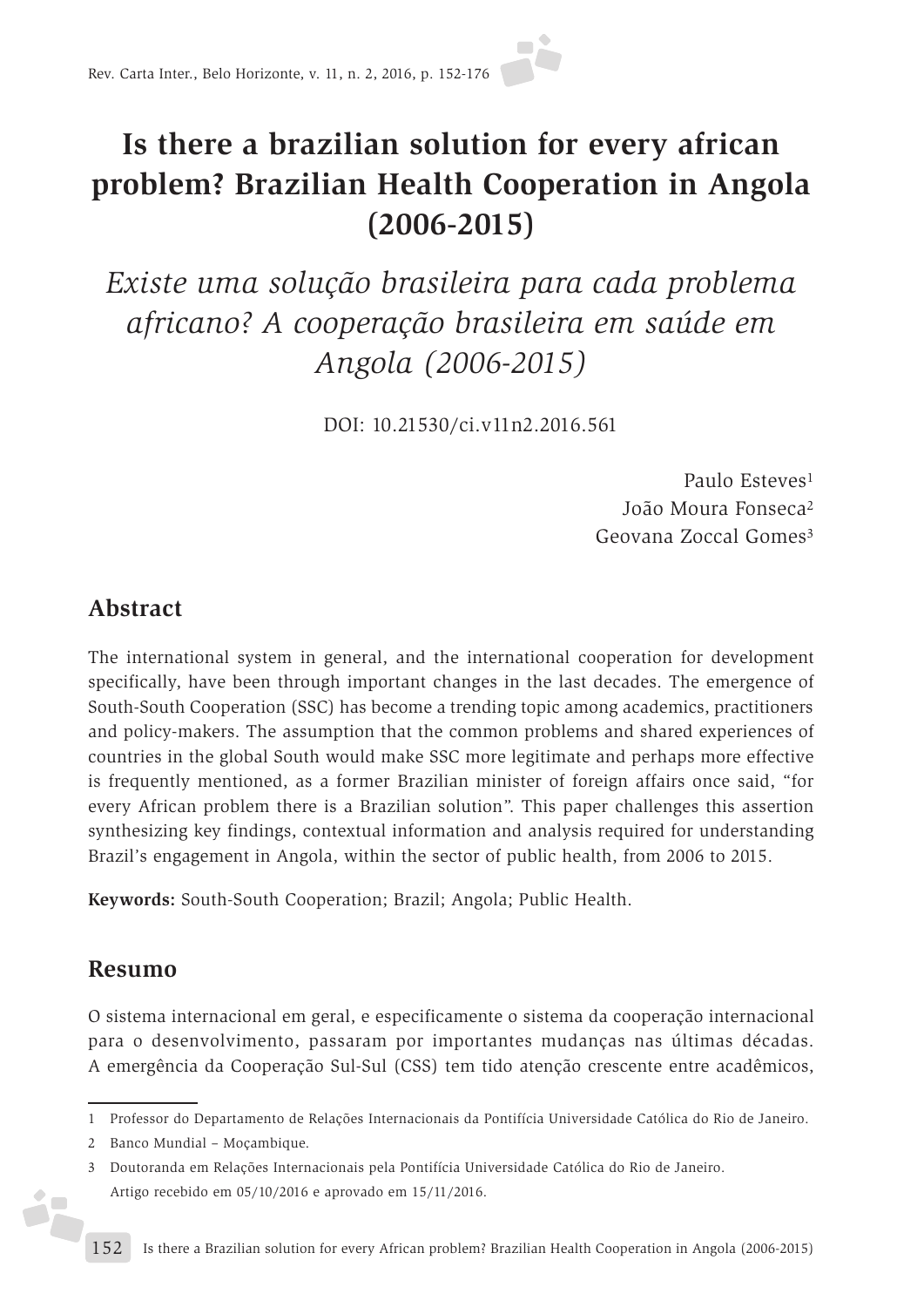

profissionais e *policy-makers*. Frequentemente o pressuposto de que problemas comuns e experiências compartilhadas entre países do sul global define a CSS como mais legítima e possivelmente mais efetiva, como disse um ex-Ministro de Relações Exteriores do Brasil, "para cada problema africano existe uma solução brasileira". Esse artigo desafia essa afirmativa sintetizando conclusões importantes, informação e análise contextual necessárias para compreender o engajamento brasileiro em Angola, no setor da saúde, entre os anos de 2006 e 2015.

**Palavras-chave:** Cooperação Sul-Sul; Brasil; Angola; Saúde Pública.

# **Introduction**

South-South Cooperation (SSC) has become a trending topic among academics, practitioners and policy-makers (BESHARATI; ESTEVES, 2015). Three sets of assumptions underpin the analysis of South-South Cooperation in general, and of Brazilian cooperation in particular, namely that: (i) the shared experiences of countries in the global South reveal important differences in regards to practices of South-South providers *vis-à-vis* Northern donors; (ii) the uniqueness of SSC rests on the principles it stands for, which are allegedly sharply different from the ones shared by traditional donors; and (iii) the volume of resources channelled through South-South cooperation, although currently modest, is about to see significant increase.

This paper discusses the first assumption, which relates to the frequently purported maxim that the common problems and shared experiences of countries in the global South would make SSC more legitimate and perhaps more effective4. As a former Brazilian minister of foreign affairs once said, "for every African problem there is a Brazilian solution" (AMORIM, 2016). This paper challenges this assertion through the presentation of findings from the Brazil SSC project<sup>5</sup>.

J.

<sup>4</sup> For a comprehensive discussion on this assumption, see Cesarino (2013)

<sup>5</sup> The project, conducted by the BRICS Policy Center from September 2013 to February 2015, aimed to analyse Brazilian development cooperation practices in Africa within the broader context of the BRICS' growing presence on the continent. The project investigated the impacts of Brazil's role in the fields of agriculture and public health, on both Brazilian cooperation agents and on a variety of local stakeholders. Geographically, the project focuses on two countries where Brazil has been rapidly expanding its engagement and cooperation programmes: Angola and Mozambique. The framework approach was used as the methodological strategy. A field research and the organization of a validation workshop conducted in Angola allowed the team to interview more than 20 people in Luanda, including representatives from multilateral and bilateral donor agencies, academia, civil society, and the national government, in addition to representatives of the Brazilian government. Due to the sensitive content of the interviews, it was agreed that no interviewee or institution would be directly identified. Also, the team had many opportunities to conduct additional interviews in Brazil.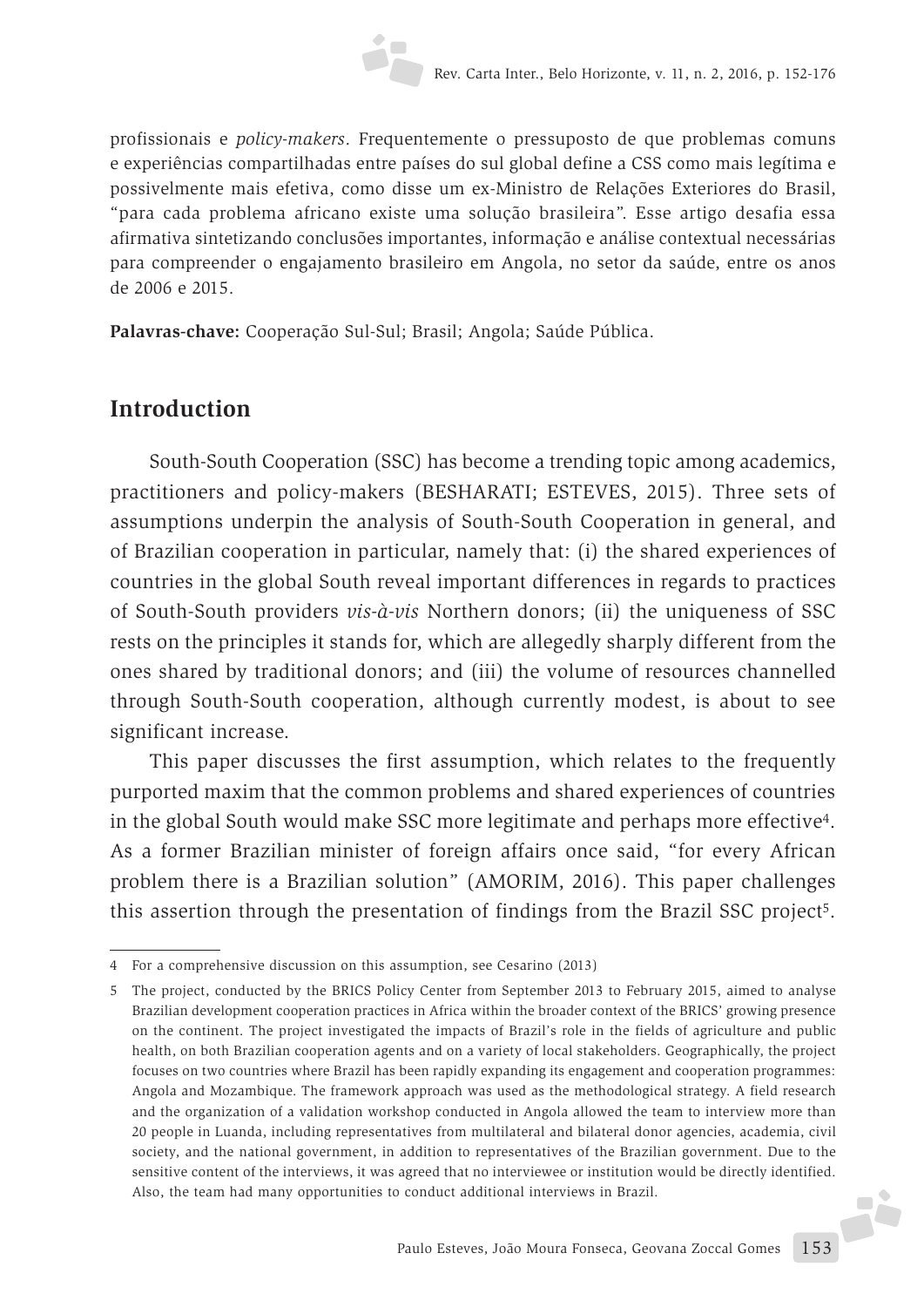The objective of this article is to synthesize key findings, contextual information and analysis required for understanding Brazil's engagement in Angola, as well as basic information on Brazilian projects under execution during the time the fieldwork was carried within the sector of public health. Very little on Brazilian development cooperation in Angola seems to have been produced by other research projects, which highlights the importance of this article. Information gathered, including additional interviews with implementing and coordinating institutions in Brazil, will also feed into deeper analysis in future publications. The article sets out by presenting a contextual analysis, going briefly through Angola's recent historical trajectory, and state-society relations in the country in light of traditional development cooperation. Brazilian relations with Angola are subsequently discussed, which provides a background for subsections on health cooperation and a case study on the PROFORSA project. Based on the analysis of health cooperation between Brazil and Angola, this article tries to show that the supposed similarities among developing countries were rarely found in the field. The South-South Cooperation characteristics are largely dependent on the beneficiary country's context, as the Angolan case has shown. Indeed, in Angola, where the political elite holds control of the country's development agenda, the fieldwork indicated important resistances against some of the Brazilian technical cooperation projects.

# **Context**

 $\overline{\phantom{a}}$ 

## *Independence and Civil War***<sup>6</sup>**

As soon as the Portuguese left Angola in November 1975, disagreements between different national liberation movements who had been fighting for independence led to a protracted civil war. MPLA (Popular Movement for the Liberation of Angola) managed to become the dominant political faction, promoting economic reforms based on its Marxist-Leninist ideals. José Eduardo dos Santos was appointed President in 1979, after the death of Agostinho Neto. Subsequent attempts to achieve lasting peace between MPLA and UNITA (National Union for the Total Independence of Angola) were unsuccessful.

<sup>6</sup> Main sources used to develop the historical segments include Durost Fish (2002) and UNESCO et al. (2010).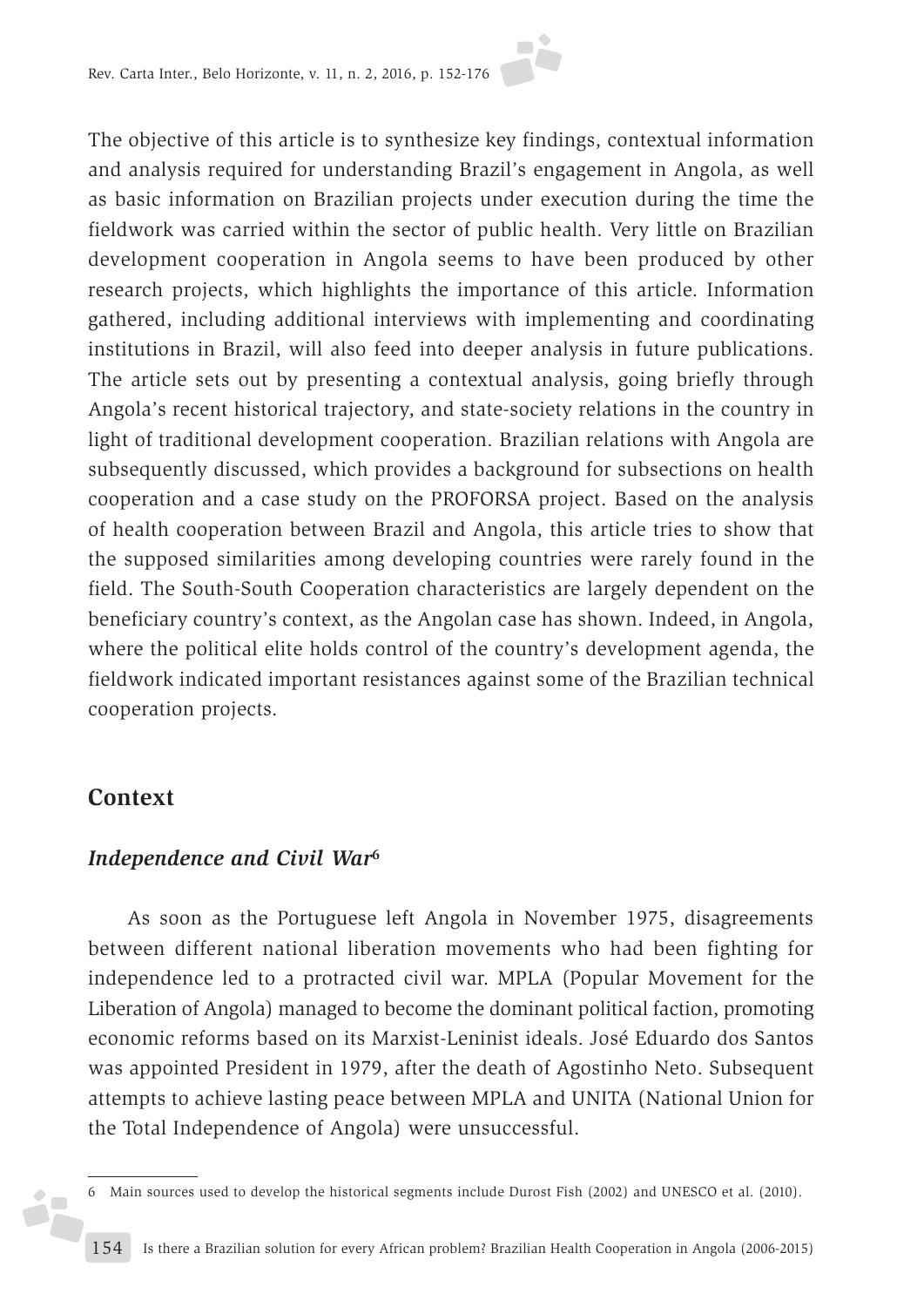Vast volumes of development cooperation resources provided by United Nations agencies, bilateral donors, international NGOs and religious organisations were directed towards Angola during the civil war. Those were primarily aimed at emergency and humanitarian objectives, often reaching beyond governmentcontrolled areas. The availability of funds gave rise to the establishment of a number of international and national civil society organisations in the country. In addition to providing funding, international agencies played a significant role in facilitating the safe mobility of development workers through war zones<sup>7</sup>.

Angola's civil war ended with the killing of Jonas Savimbi, UNITA's leader, by government troops in 2002. The war resulted in at least 500 thousand Angolan deaths. More than one third of the country's population were forcibly displaced (POLGREEN, 2003). While the death of its leader left UNITA in disarray (CAUVIN, 2002), opposition would frequently arise from inside the government, and the threat of a new civil war was always a concern for the Santos regime. Such political considerations played an important role in guiding the government's domestic and international engagement. According to the World Bank (2005), the postwar budget "reflect[ed] political choices still concerned with the prevalence of a wartime budget".

Mistrust and plotting8 were deeply rooted features in Angola's political system, and the Santos government attempted to stifle internal disputes and secure its position by expanding the role of the state rather than reducing it (POWER, 2012). When Angola turned to traditional donors for reconstruction funds after the civil war, it faced various conditionalities. These included, for example, the establishment of a monitoring mechanism to assess government performance for a period of three semesters before the country became eligible for renewed financial support. The government was not willing to relinquish its autonomy on policy formulation and implementation in exchange for assistance. As a result, International Financial Institutions (IFI) did not provide the large quantities of funds required for reconstruction and development. The reluctance of donors to participate in Angola's donor conference, a priority initiative for the government after the end of the civil war, continues to be a source of resentment for the government of Angola (GoA). Its is relevant to notice that the oil production was a key factor increasing GoA's bargaining power toward traditional donors,

**FČ** 

<sup>7</sup> Anonymous interview carried out in Luanda in September 2014.

<sup>8</sup> As exemplified by the wide restructuring of the security apparatus after Miala, Santos's head of foreign intelligence, was sacked in 2006 for engaging in "activities against the president" (JORNAL DE ANGOLA 2007 *apud* 2008).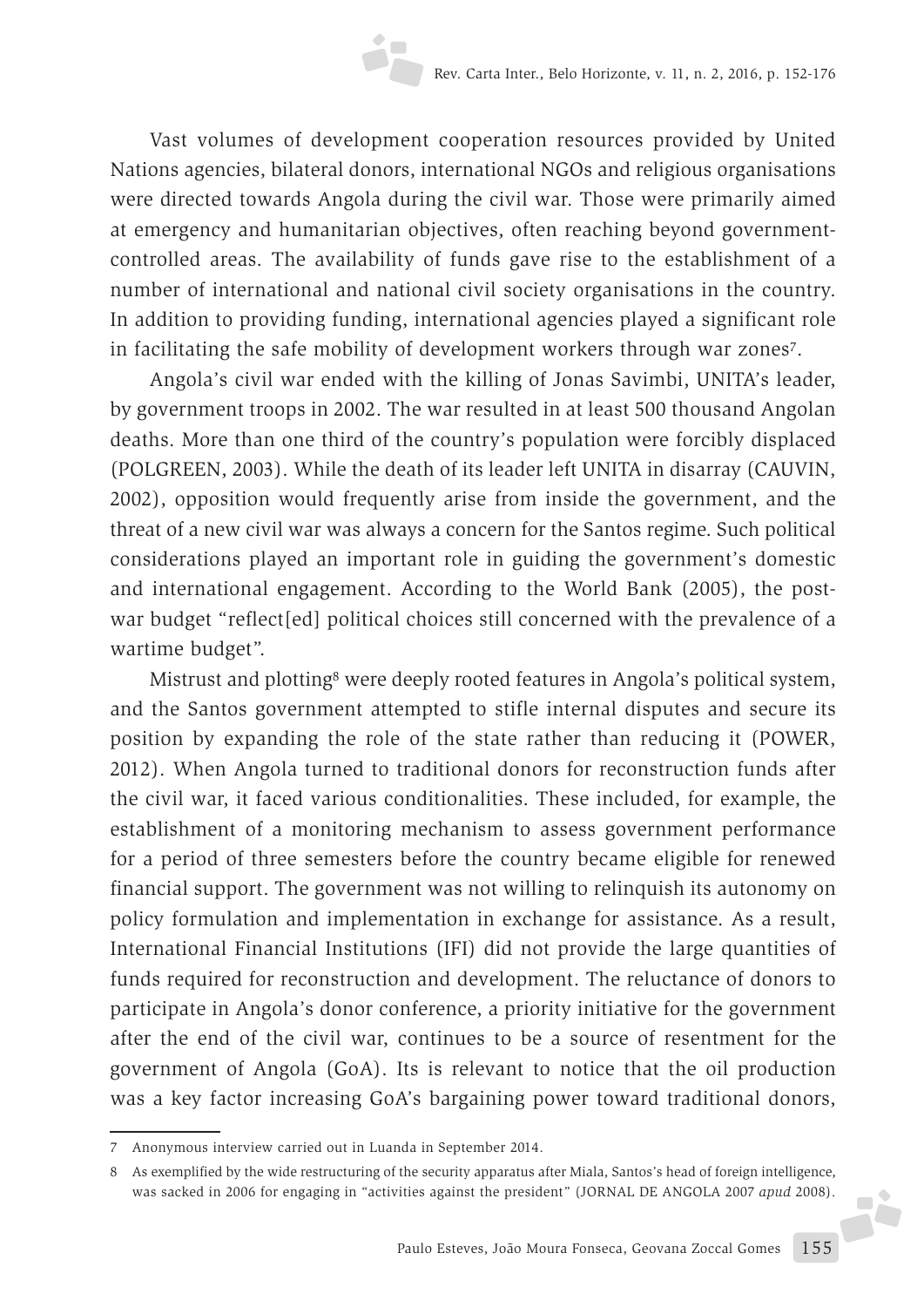enabling the government to refuse conditionalities traditional donors tried to impose (FERREIRA, 2005).

Despite impressive economic growth during the last decade, 30.6% of Angolans live below the national poverty line9. Wealth is unequally distributed among its 20.8 million citizens (2012), with economic growth benefits are mostly restricted to the top 5% of the population and 0.18% of the country's territory (CENTRO DE ESTUDOS DE INVESTIGAÇÃO CIENTÍFICA, 2011). Angola's gini coefficient is 0.586, one of the highest in Sub-Saharan Africa (WORLD BANK, 2016a). Notwithstanding the harsh circumstances inextricably linked to more than 25 years of civil war, Angola is today a functioning state that is not dependent on foreign aid. Paradoxically, the same war that destroyed the region's infrastructure, killed at least half a million people, and displaced another four million, also enabled the development of a sense of national identity and allegiance to the state, facilitating large-scale indigenous capital accumulation (MALAQUIAS, 2007).

#### *Dependence on Aid and Oil*

As previously discussed, after the end of the war the convening of a donors' conference, aimed at raising funds and establishing commitments for the reconstruction of Angola's infrastructure and economy, stood as one of the government's priority initiatives. The failure of the IMF and the GoA to reach an agreement, prompted by different views on governance and transparency, as well as donor concerns over incompatible sets of statistics, were significant obstacles to the conference10. With no substantial concessions from either side, the conference was repeatedly delayed over the years, never actually taking place. Additionally, the GoA never got the "seal of approval that could then make them eligible for debt rescheduling through the Paris Club" (BRAUTIGAM, 2009, 274). According to more than one informant, many of the GoA's senior officials exhibit to this day great resentment against Northern donors for "not helping Angola in times of need"<sup>11</sup>.

Some regard this dispute as triggering closer China-Angola relations, since it was at that time that Southern countries, particularly China, began to consolidate

 $\overline{\phantom{a}}$ 

<sup>9</sup> National estimates are based on population-weighted subgroup estimates from household surveys. Source: World Bank, 2016b.

<sup>10</sup> See Misanet, Angola Peace Monitor, Afrol News (2003).

<sup>11</sup> Anonymous interview carried out in Luanda in September 2014.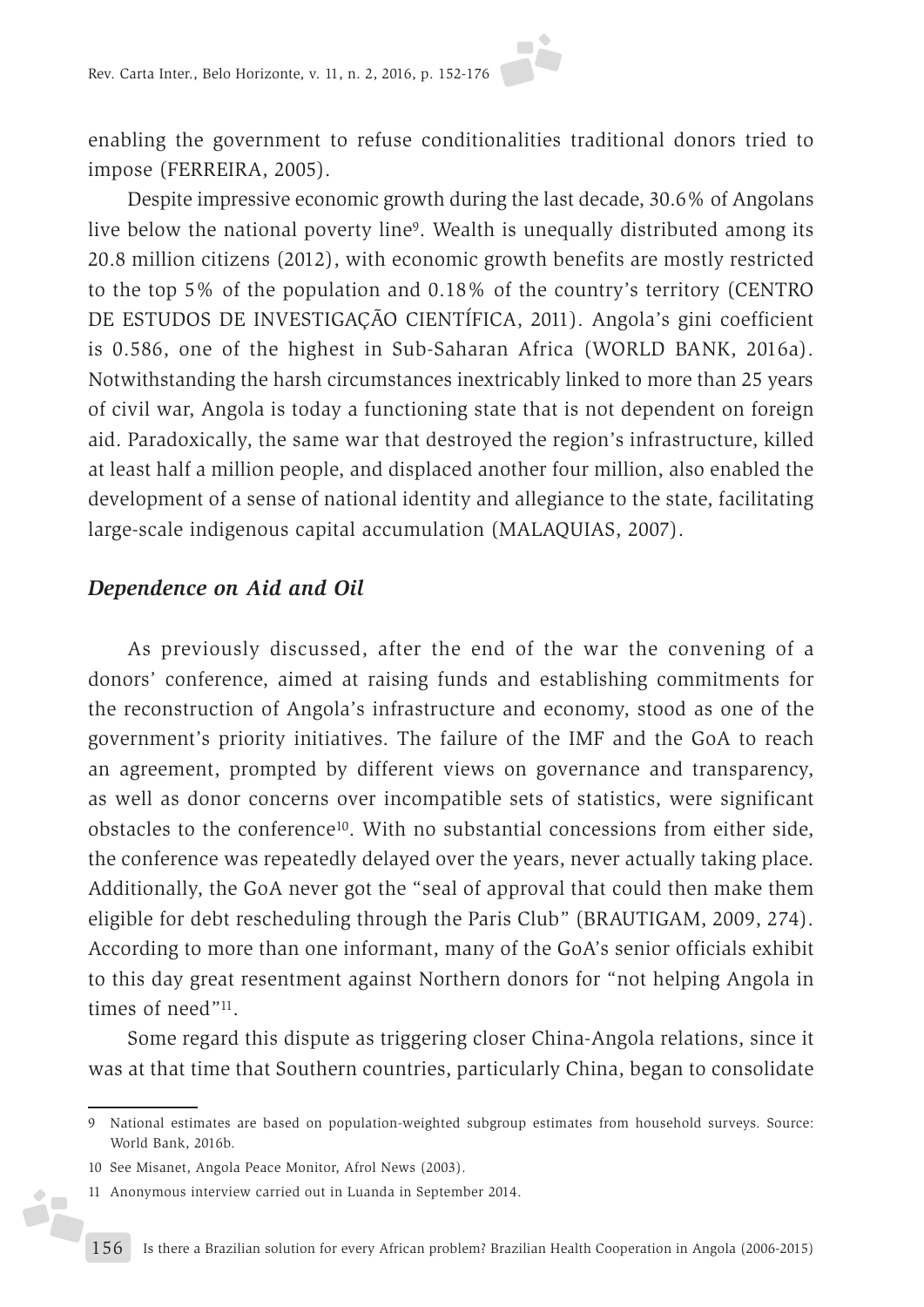their foothold in Angola. One informant reported that, when discussing China-Angola relations, more than once he had heard from senior officials at the GoA that "when you are drowning, it doesn't matter who is throwing you the life jacket". Angola's increased oil production and the discovery of new oil fields, the then rising oil prices in the international market, and China's "go out" policy lined up to boost bilateral relations.

Endeavouring to rebuild the country's war-torn infrastructure, Angola has since invested heavily in its partnership with China12. In exchange for guaranteed oil supplies, Angola has gained access to multi-billion dollar Chinese credit lines. Meanwhile, Angola surpassed Saudi Arabia as the largest supplier of oil to China both in 2006 and 2010, and has become China's main trade partner in Africa, with bilateral trade reaching US\$ 24.6 billion in 2010 (POWER, 2012). The deepening of these relations between credit-hungry Angola and oil-starved China has enabled Angola's government to carry out its development policies without promoting the broad institutional reforms imposed by donors and IFIs in other African countries, such as Mozambique and Uganda (GIROD, 2008).

# *State-society relations and traditional development cooperation in Angola*

Vast fluxes of development cooperation provided by United Nations agencies, bilateral donors, international NGOs and religious organizations shifted towards Angola during the civil war. Those were primarily geared towards emergency and humanitarian objectives, and often got to places virtually unreachable by government actors. The availability of funds enabled a mix of international and national civil society organizations to emerge and grow in Angola. Besides providing funding, international agencies played a significant role in facilitating safe mobility of development workers within war zones<sup>13</sup>.

F

<sup>12</sup> The oil-backed loan that China provided to Angola in 2004 is often depicted as an alternative that enabled the African country to dismiss reforms supported by the IMF, which, allegedly, would have led to greater governance in Angola, if implemented. With some nuances, this also represented the view of most interviewees. Brautigam convincingly argues, however, that the Chinese government did not do anything that Western banks such as BNP Paribas, Commerzbank, Societé Générale, Barclays or Standard Chartered were not doing before or after the Chinese deal. The difference was that Chinese conditions were significantly more favorable to Angola, including smaller interest rates and larger grace and repayment periods. Moreover, Angolans later managed to pay their debts with revenue from the booming oil industry, increasing their transparency in the meantime (BRAUTIGAM, 2009, 273-277).

<sup>13</sup> Anonymous interview carried out in Luanda in September 2014.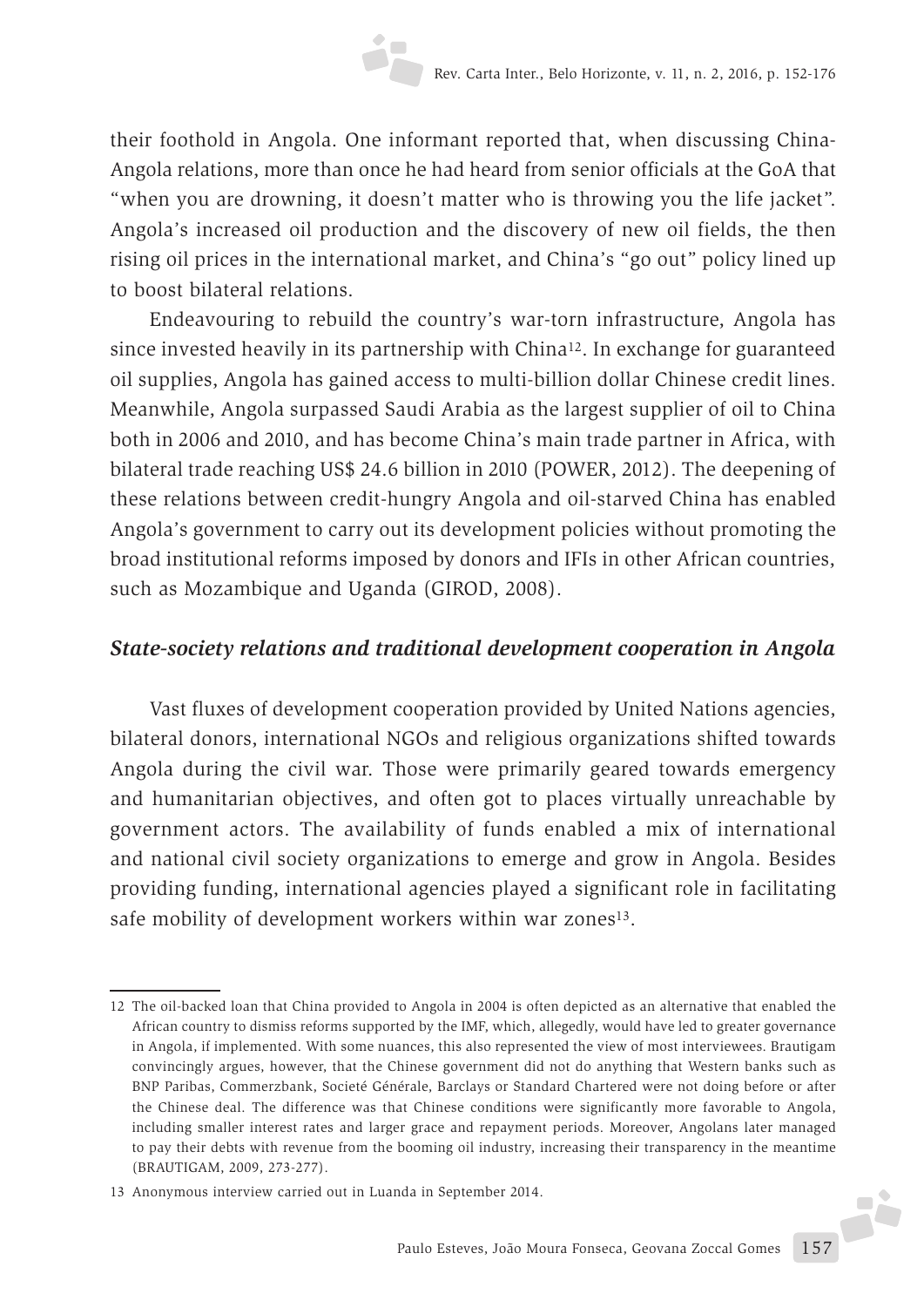After the end of the war, many civil society organizations disappeared with the retraction of traditional development cooperation in Angola following the end of the civil war. Not only were they fund-starved, but they also had to cope with rising costs and more strict government regulations. This trend was particularly evident in Luanda, where significant numbers of people had moved in search of security during the conflict years<sup>14</sup>. Due to especially high costs in Luanda, some NGOs also relocated their headquarters to Benguela. More manageable direct expenses came at significant operational costs and difficulties, since Luanda remained the country's administrative centre.

Additionally, Angolan interviewees often pointed out the regulatory framework pertaining to associations, including the law of associations – "Law n. 14/91 of May 11<sup>th</sup>" (GOVERNMENT OF ANGOLA, 1991) – as another driver of the reduction in the number of civil society organizations during the post-War years. Related obstacles mentioned by some informants included the difficulties in receiving foreign funds, as well as the substantial limitations to institutional autonomy imposed on organizations registered as "associations of general interest". As a result, most interviewees characterized Angolan civil society as small, with capacity concentrated in a handful of organizations, and non-independent, with many of the more vocal organizations being linked to MPLA, the ruling party. However, the same interviewees pointed out significant progress in the past 3-5 years, due to parallel positive developments in democratic governance and transparency.

The GoA is increasingly active within the region, and plays important roles in regional bodies such as the African Union (AU), the New Partnership for Africa's Development (NEPAD), and the Southern African Development Community (SADC). The document Angola 2025 establishes the country's long-term vision, being carried out in the medium-term through the National Development Plan 2013-2017, the first national development plan elaborated under the new Angolan Constitution, in 2010 (MPDT, 2012). The Plan defines the following six broad national objectives: 1) preserving national unity and cohesion; 2) securing the basic principles necessary for development<sup>15</sup>; 3) improving quality of life; 4) engaging youth in active life; 5) strengthening private sector development; and 6) promoting the competitive insertion of Angola in the international context.

á,

<sup>14</sup> Anonymous interview carried out in Luanda in September 2014.

<sup>15</sup> Defined as the preservation of macroeconomic stability, promotion of national population policy, promotion of an active employment and national human resource valorization policy, increasing productivity and transforming, diversifying and modernizing the country's economic structure.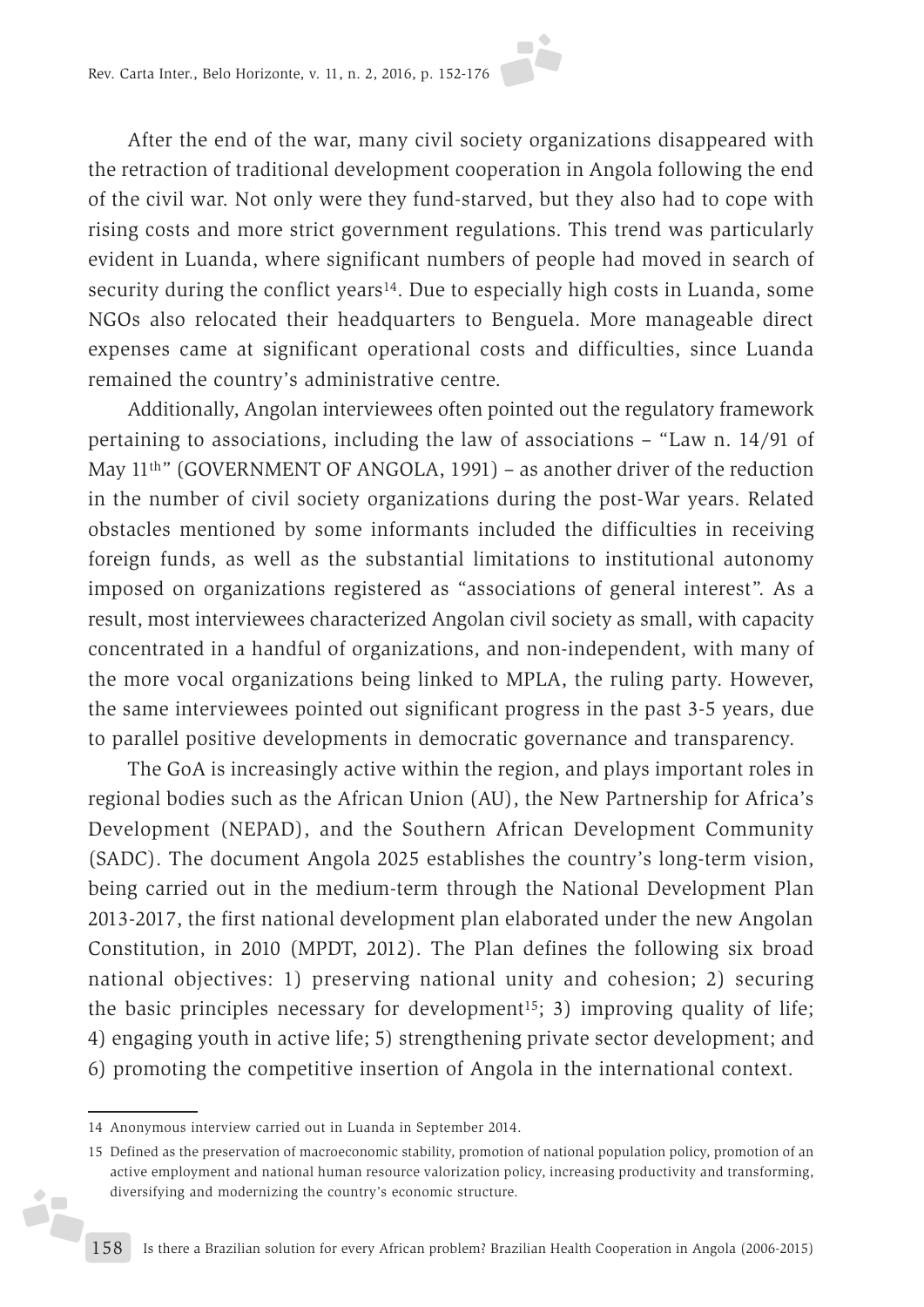| Objective                                                                                                                                                                                                | <b>Priorities</b>                                                                                                                                                                                                                                     |
|----------------------------------------------------------------------------------------------------------------------------------------------------------------------------------------------------------|-------------------------------------------------------------------------------------------------------------------------------------------------------------------------------------------------------------------------------------------------------|
| To sustainably promote<br>Angolan population's sanitary<br>state, guarantee the population's<br>longevity, supporting less<br>favoured social groups and<br>contributing to the fight against<br>poverty | 1. To increase life expectancy at birth                                                                                                                                                                                                               |
|                                                                                                                                                                                                          | 2. To improve the Human Development Index and the Millennium<br>Development Goals                                                                                                                                                                     |
|                                                                                                                                                                                                          | 3. To reduce maternal, child and youth mortality, as well as<br>morbidity and mortality under the national nosology framework                                                                                                                         |
|                                                                                                                                                                                                          | 4. To improve the organization, management and functioning of<br>the National Health System, through directing necessary funds<br>and adopting norms and procedures aimed at improving the<br>efficiency and quality of NHS' response                 |
|                                                                                                                                                                                                          | 5. To improve health care services in the areas of promotion,<br>prevention, treatment and rehabilitation, reinforcing the<br>articulation between primary care and hospital care.                                                                    |
|                                                                                                                                                                                                          | 6. To participate in the transformation of social determinants of<br>health and promote national and international partnerships<br>aimed at reducing maternal and child mortality and<br>strengthening the programmes of fight against major endemics |
|                                                                                                                                                                                                          | 7. To improve health care services in the areas of promotion,<br>prevention, treatment and rehabilitation, reinforcing the<br>articulation between primary care and hospital care                                                                     |
|                                                                                                                                                                                                          | 8. To adequate human resources to objectives and goals, and adopt<br>new health technologies                                                                                                                                                          |
|                                                                                                                                                                                                          | 9. To develop the capacity of individuals, families and communities<br>for the promotion and protection of health                                                                                                                                     |
|                                                                                                                                                                                                          | 10. To monitor and assess the performance of the sector through<br>SIS and special studies                                                                                                                                                            |

# **Box 1 – Angola's National Development Plan 2013-2017: objectives and priorities for the health sector**

Source: Angola's National Development Plan 2013-2017 (MPDT, 2012).

The National Development Plan 2013-2017 reveals a robust, modernizing conception of development, with significant emphasis placed on economic growth. However, despite the substantial growth rates of Angola in the last few years, social indicators remain generally low. Life expectancy at birth in Angola (51 years) is below the average for sub-Saharan Africa, and 36.6% of the population still lives below the national poverty line<sup>16</sup>.

This context points to both the potential and challenges for development cooperation. While it is safe to assume that development cooperation funds will continue to play a marginal role in the country's Gross National Income – the

F

<sup>16</sup> Source: World Bank Data (2016c).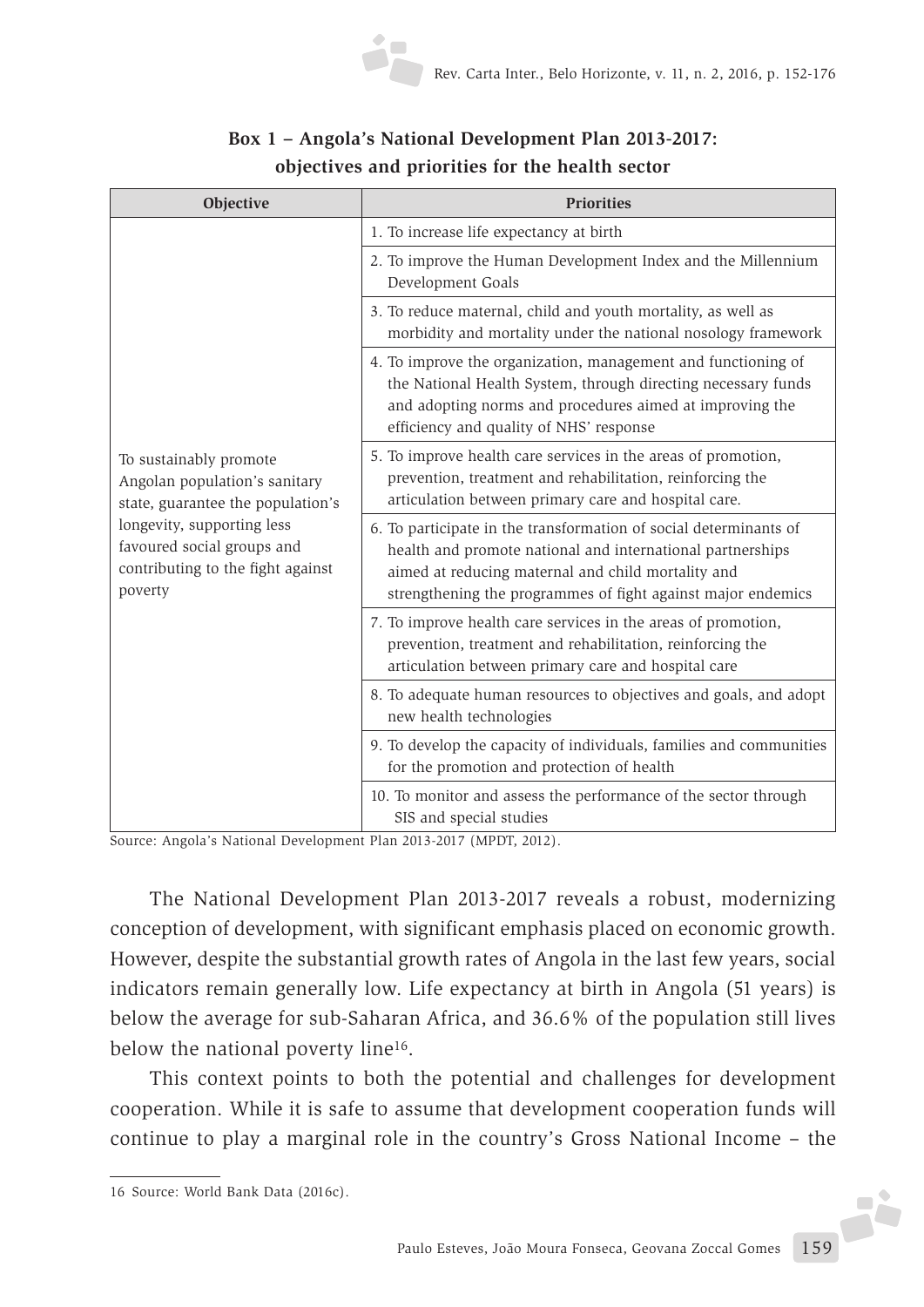current total of US\$ 200 million of net ODA (2011) encompasses less than 0.3% of the country's GNI – it could also play an important role in improving social indicators as well as reducing poverty and inequality.

Among OECD's Development Assistance Committee donors, the United States is by far the largest in terms of gross Official Development Assistance (ODA) – totalling approximately US\$ 63 million between 2010-2011. European Union institutions (US\$ 26 million), Japan (US\$ 25 million), South Korea<sup>17</sup> (US\$ 18 million) and Portugal (US\$ 18 million) are also significant donors. Donor's ODA is primarily directed to Angola's social sectors, particularly education, health and population18.

As with civil society organizations and donors, budgets of United Nations agencies in Angola were significantly reduced over the past decade, which contributed to a redefinition of scope of action in light of the GoA's demands and needs. As shown in Table 2, UN agencies' efforts are concentrated in the GoA's institutional and human capital development, particularly through the provision of targeted technical assistance.

Initiatives of UN agencies are based on the UN Development Assistance Framework in Angola (UNDAF-Angola). UNDAF-Angola aims to harmonize and integrate the UN system at a country level. The new UNDAF has not yet come to fruition. UNDAF 2009-2013 prioritizes 4 support areas, highlighted by outcome in Table 2. The World Bank Group (WBG) has similarly redefined its strategic engagement in Angola. Following a decade of ill-established relations with the GoA, the International Bank for Reconstruction and Development (IBRD), International Development Association (IDA), International Finance Corporation (IFC) and the Multilateral Investment Guarantee Agency (MIGA) have released in August 2013 a joint country partnership strategy for 2014-101619.

ż.

<sup>17</sup> It is noteworthy that, although a DAC member, South Korea considers itself a South-South provider.

<sup>18</sup> According to the OECD, population sector activities typically include population/development policies, census work, vital registration, migration data, demographic research/analysis, reproductive health research, as well as other unspecified population activities (OECD, 2015)

<sup>19</sup> The World Bank's institutional engagement in Angola was renewed with an Interim Strategy Note that accounted for the period of 2003-2005, focused on macroeconomic stability programmes and disarmament, demobilization and reintegration efforts. Many interviewees mentioned that the GoA nurtured some frustration with the Word Bank during the first half of the 2000s, mainly due to the perception that the international institution had not pushed strongly enough for the organization of a donor's conference, as it was expected by the national government. Subsequent attempts, supported by the World Bank, to constitute a formal development partners' coordination structure in Angola were allegedly watered down by the Ministry of Planning. Two other Interim Strategy Notes were developed for 2005-2007 and 2007-2009. With significant socioeconomic improvements enabled by the development of the extractive industries in Angola, the World Bank decided to formalize a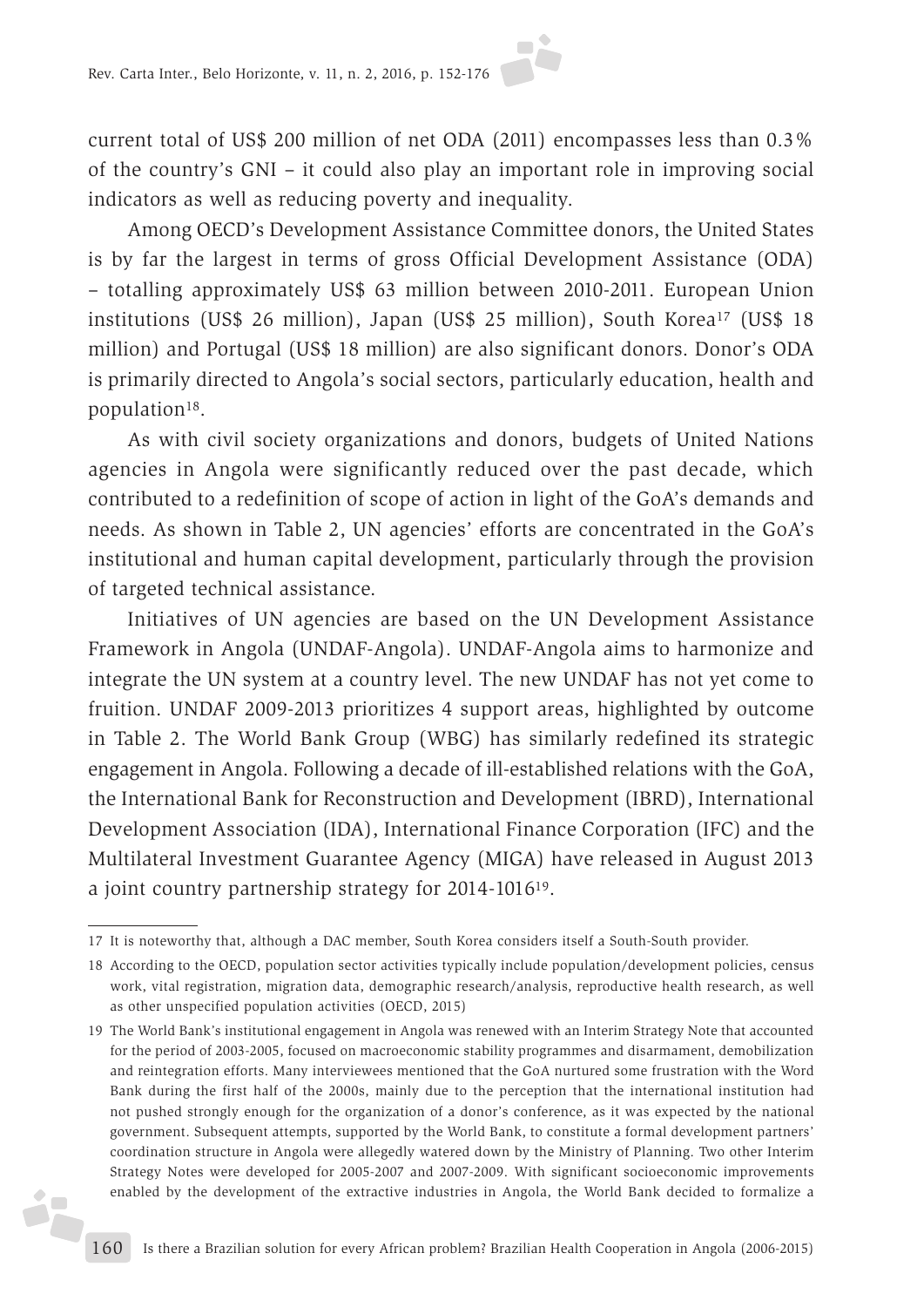| Support area 1:<br>Governance, Justice and Data<br>for Development | <b>UNDAF</b> outcome 1:<br>National Institutions responded to the needs of the whole population,<br>including the poor and most vulnerable and at the same time national<br>and local public institutions were strengthened, as well as community<br>engagement, civic participation towards social cohesion, national<br>reconciliation and the empowerment of women         |
|--------------------------------------------------------------------|-------------------------------------------------------------------------------------------------------------------------------------------------------------------------------------------------------------------------------------------------------------------------------------------------------------------------------------------------------------------------------|
| Support area 2:<br>Social Sectors                                  | <b>IINDAF</b> outcome 2:<br>Increased and more equitable access to integrated social services at<br>national and sub-national levels with emphasis on MDGs                                                                                                                                                                                                                    |
| Support area 3:<br><b>HIV &amp; AIDS</b>                           | <b>UNDAF</b> outcome 3:<br>Strengthened national institutional and technical response to HIV and<br>AIDS to accelerate progress towards universal access to prevention,<br>treatment, care and support as a step on the road to the achievement to<br>the MDGs by 2015, and to eradicate stigma and discrimination, and to<br>meet the epidemic's multigenerational challenge |
| Support are 4:<br>Sustainable Economic<br>Development              | <b>UNDAF</b> outcome 4:<br>National and decentralized institutions strengthened integrated rural<br>development guaranteeing food security based on environmental<br>protection of natural resources and the management and adaptation to<br>climate change                                                                                                                   |

#### **Box 2 – UNDAF 2009-2013: Support areas and outcomes**

Source: UNDAF Angola 2009-2013 (UNDAF, 2009)

As it has appeared in the World Bank's Country Partnership Strategy 2014-2016, the general perception among interviewees was that the GoA has been maintaining a "strong record of own-management of its development agenda" (WORLD BANK, 2005, p.18). As such, both bilateral and multilateral development partners, with few niche-related exceptions, have to play by the GoA's rules if they wish to participate in development policy formulation and implementation. This is in many ways a result of GoA's not so "new-found sense of political and economic leverage" (CORKIN, 2008), which has been intrinsically linked with the development of the oil and extractive industries in the country. Moreover, the oil and extractive industries have attracted both traditional and emerging powers willing to take part in the expansion of these economic sectors. Even though the GoA is still highly dependent on natural resources and international commodities prices, when compared to other settings, such as Mozambique, oil and natural

**A** 

clearer country strategy for the following years. An informant pointed out that the World Bank, after conducting an assessment of the credit situation in Angola, also ended up agreeing with the idea of having one country partnership strategy for the World Bank Group, which came into effect in August 2013, accounting for the period 2014-2016.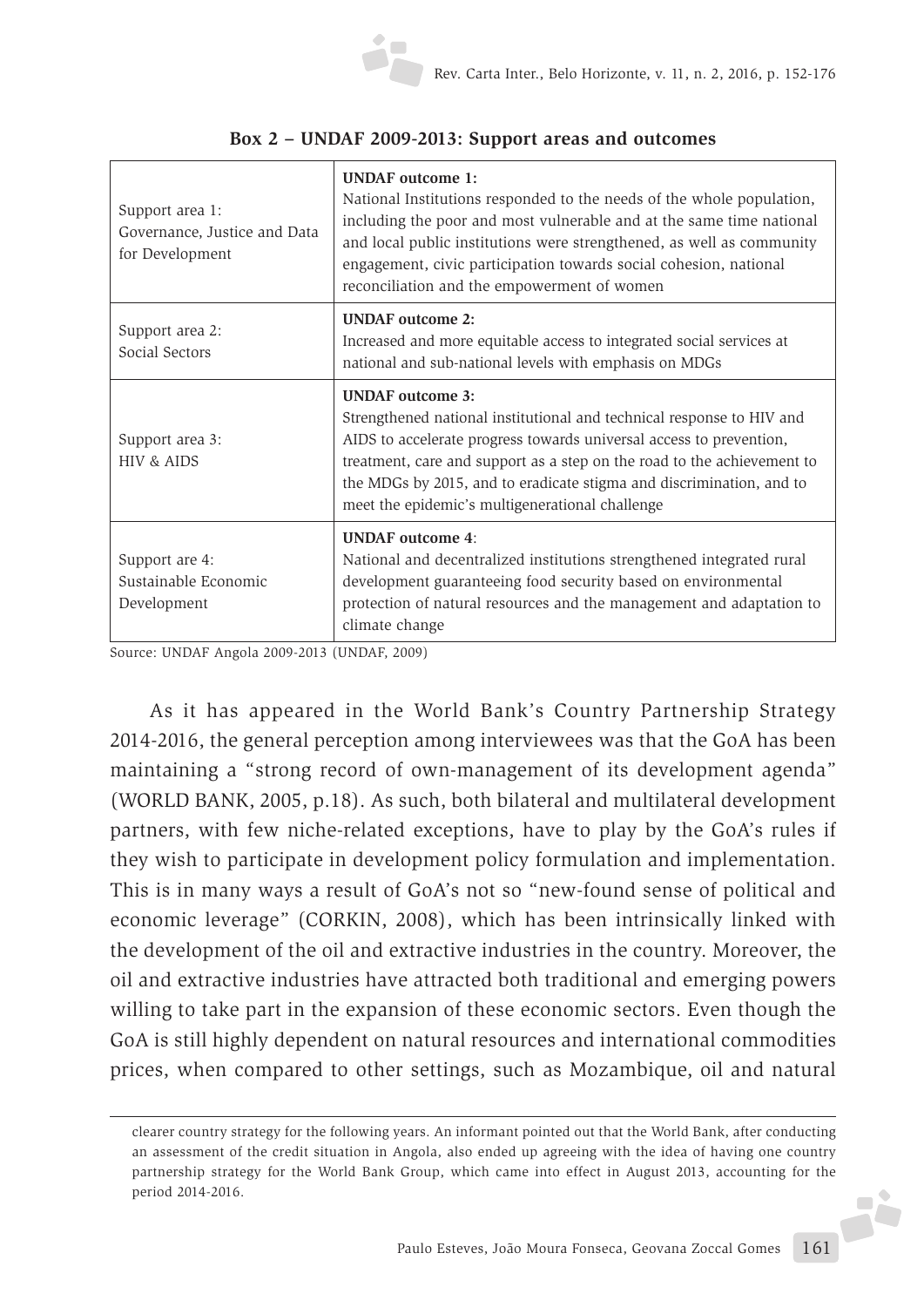resources dependency has distinctive effects on how the actors posit themselves within the development field. Hence, while aid dependency in Mozambique has been contributing to limiting national ownership, oil dependency in Angola has enabled the Government to take over its development agenda, despite the negative short and medium-term effects on wealth concentration and democratic consolidation. Furthermore, as discussed below, the growing emerging powers' foothold in Angola has enhanced the GoA's capacity to carry out development policies and programs.20

# **Brazil-Angola development relations**

Ď,

Relations between the regions that would, eventually, become Brazil and Angola date back to the XVII century. Brazil was the first Western nation to recognize Angola as a sovereign country, in 1975, a fact that is regularly remembered by Angolan senior officials in mid and high-level meetings. The Brazilian embassy to Angola was formally created in the same year.

Brazil's national development bank (BNDES) funds several projects carried out by Brazilian companies in Angola, particularly in the infrastructure sector. Banks such as Caixa Econômica Federal, Banco do Brasil and Bradesco are also present in the country. Like China, the Brazilian government also uses commodities and raw material as credit guarantees (GARCIA; KATO; FONTES, 2013).

Angola is the main target of Brazilian investments in Africa. Currently, Brazil ranks 4<sup>th</sup> in Angola's top import countries and 19<sup>th</sup> as Angola's top export destinations (WALDERSEE, 2015). For Brazil, trade with Angola represents 0.4% of its total foreign trade. According to APEX, Brazil has been benefiting significantly from Angola's growth. Bilateral trade between Brazil and Angola grew significantly between 2000 and 2010, reaching an all-time high in 2008 of US\$ 4.21 billion. Brazil's leading export sectors to Angola in 2010 were production and packing of meat and fish (23.7%) and the manufacturing and refining of sugar (13.0%). Main Brazilian imports from Angola in the same year were oil and natural gas

<sup>20</sup> This contextual analysis does not imply, however, that Angola is achieving better development outcomes than aid dependent countries like Mozambique. Rather, the oil and natural resources dependency very often stresses the negative impacts of focusing on static comparative advantages and the consequent economic concentration around specific sectors.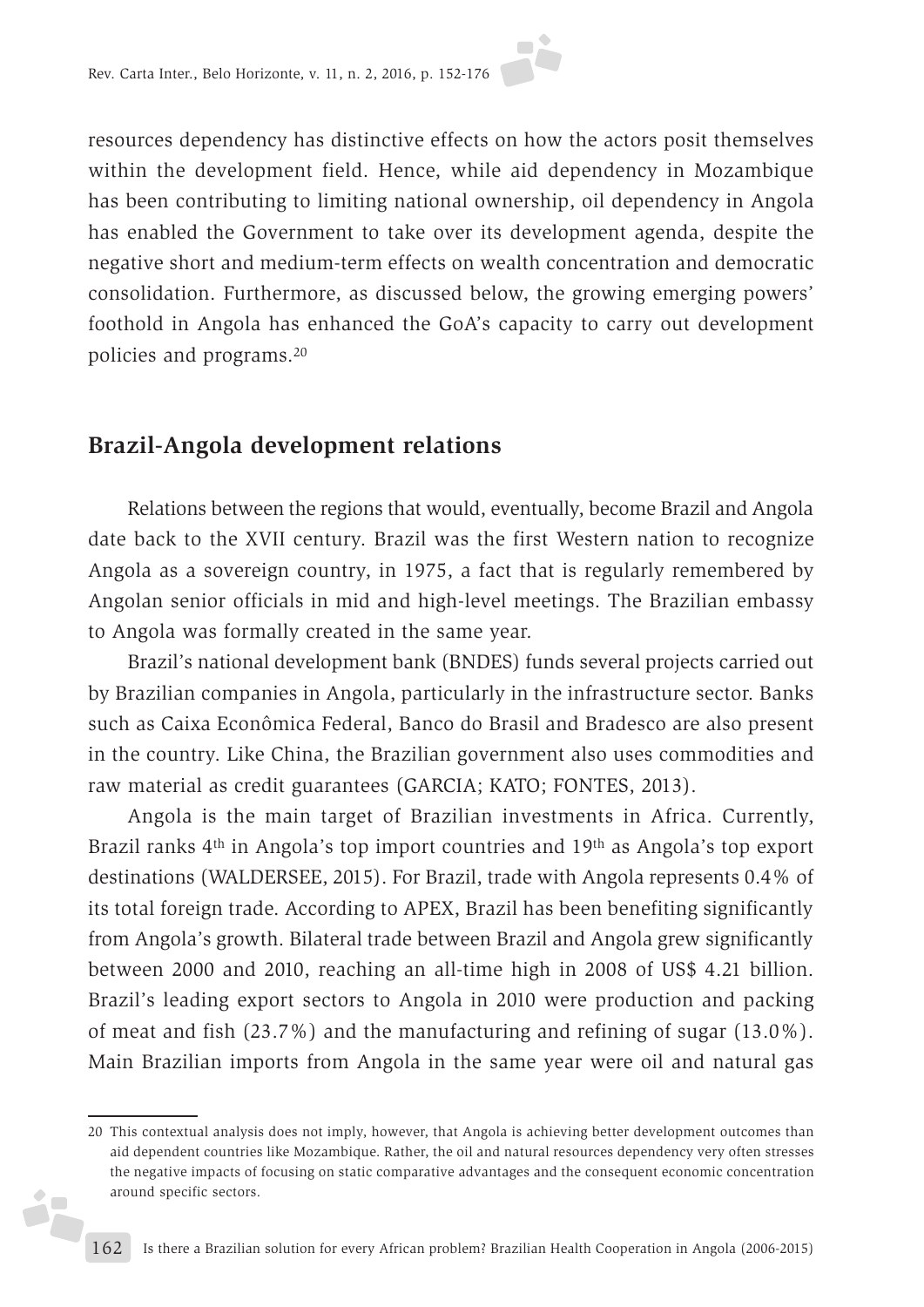$(73.7%)$  and oil-derived products  $(25.9%)^{21}$ . From 2009-2013, Brazilian exports to Angola were reduced by 4.6% and imports increased by 427.6%, which indicates a transformation of the trade balance in favour of Angola.22

Angola is also a relevant destination for Brazilian private companies' investment. In fact, Angola concentrates the highest number of Brazilian small and medium enterprises in Africa. Furthermore, BNDES has disbursed US\$ 2.8 billion for private investments in Africa since 2007, of which Angola has received 96% (WALDERSEE, 2015). Table 3 presents some of the main projects carried out by Brazilian transnational companies in Angola and figure 1 locates the projects in Angola's map.





Source: Waldersee, 2015

F

<sup>21</sup> Apex Brasil Website, 2014

<sup>22</sup> MDIC, 2014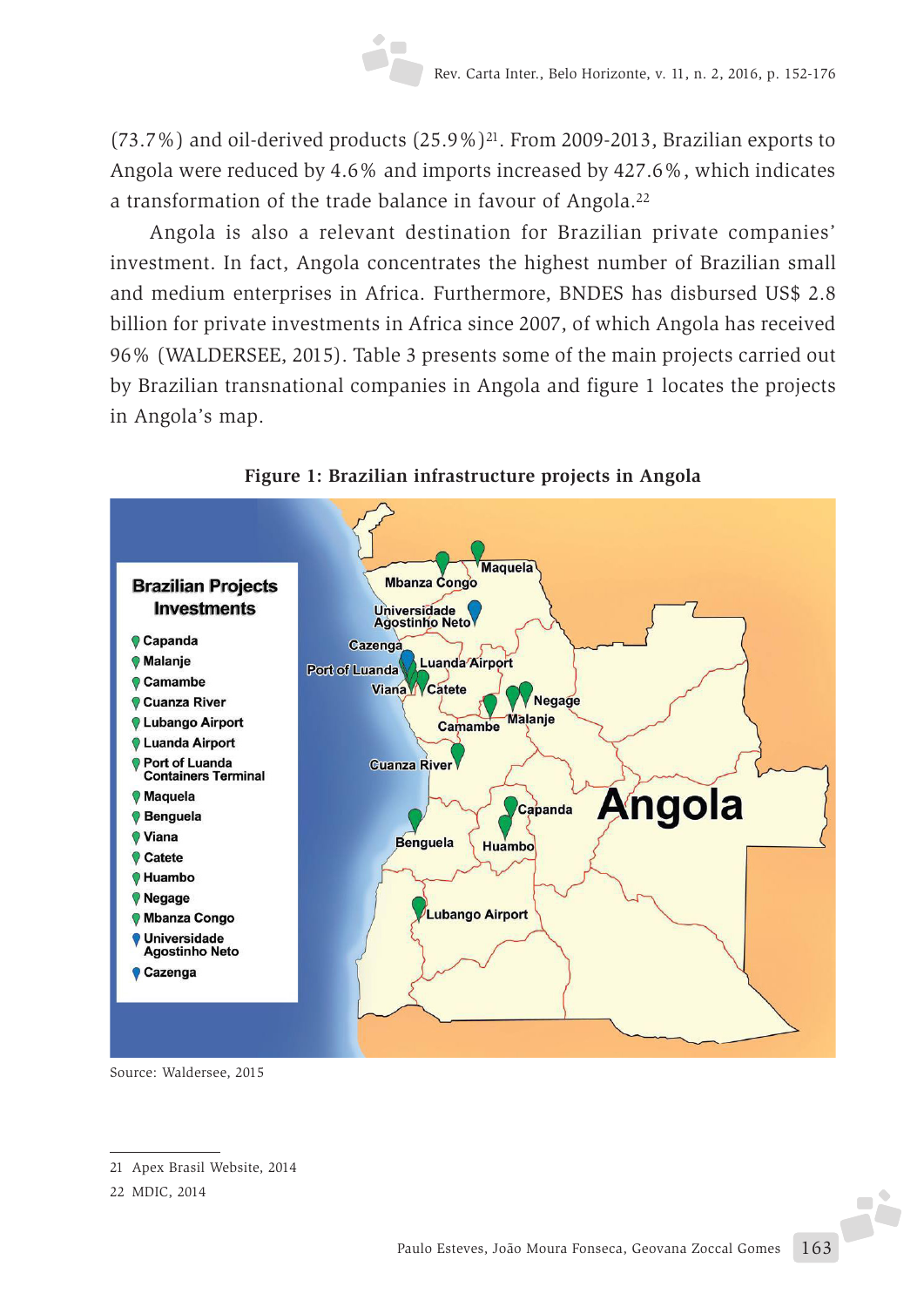

#### **Box 3: Brazilian transnational companies in Angola**

| Company              | <b>Present</b><br>since | <b>Sector</b>                                                                         | <b>Activities</b>                                                                                                                                                                                                                                                                                                                                                                                                                                                                                                                                                                                                                                                                                                                                                                                                      |
|----------------------|-------------------------|---------------------------------------------------------------------------------------|------------------------------------------------------------------------------------------------------------------------------------------------------------------------------------------------------------------------------------------------------------------------------------------------------------------------------------------------------------------------------------------------------------------------------------------------------------------------------------------------------------------------------------------------------------------------------------------------------------------------------------------------------------------------------------------------------------------------------------------------------------------------------------------------------------------------|
| Petrobras            | 1980                    | Energy /<br>Oil&Gas                                                                   | Exploration of oi and biofuels. Partner in 6 oi blocks and operator<br>in 4. Since June 2013, Petrobras acts in a joint venture with BTG<br>Pactual Bank (50% each) worth US\$1.5 million for oil and gas<br>exploration in several African countries, including Angola.                                                                                                                                                                                                                                                                                                                                                                                                                                                                                                                                               |
| Vale                 | 2005                    | Mining                                                                                | Joint venture with Genius for mineral excavation (primarily<br>nickel and copper) and research.                                                                                                                                                                                                                                                                                                                                                                                                                                                                                                                                                                                                                                                                                                                        |
| Andrade<br>Guiterrez | 2005                    | Construction /<br>Infrastructure                                                      | Works in partnership with Zagope Construções e Engenharia,<br>a Portuguese subsidiary, to gain access to EU finances. It has<br>constructed various roads and the express highway between<br>Luanda and Viana to the International Airport of Luanda.<br>Renovation of the International Airport of Lubango. Extended<br>contracts for rehabilitation of Container Terminal in Luanda Port<br>in 2011.                                                                                                                                                                                                                                                                                                                                                                                                                 |
| Camargo<br>Corrêa    | 2005                    | Construction /<br>Infrastructure                                                      | Construction of Uige-Maquela road. Partners with Escom, a<br>Portuguese firm, and Gema, an Angolan firm, in constructing<br>a cement factory in Benguela.                                                                                                                                                                                                                                                                                                                                                                                                                                                                                                                                                                                                                                                              |
| Odebrecht            | 1984                    | Construction /<br>Infrastructure /<br>Agriculture /<br>Energy / Retail/<br>Real State | Holds 25 contracts in the country in real estate, biofuels, minerals,<br>agribusiness, and energy. Highlighted examples: Construction of<br>Capanda Hydroelectric Dam in Malange. Hydroelectric project<br>in Cambambe. Owns 40% of Biocom, Angolan bioenergy firm<br>(ethanol), and 20% of Sonangol. SENAI does training programs<br>for Biocom, for example. Runs Nosso Super supermarket chain<br>in joint venture with Angolan government, with 37 shops in<br>the country. An agribusiness project that may be highlighted is<br>the Farm Pungo a Ndongo (or Pungo Andongo). Odebrecht is<br>responsible for the management of agroindustrial production,<br>construction of factories and capacity building. Embrapa-Africa<br>participated in experiments with varieties of corn, black beans,<br>rice and soy. |
| Engevix              | 2005                    | Energy                                                                                | Works in partnership with Angolan group Genius. Environmental<br>engineering, electricity generation and distribution, involved in<br>Cambambe hydroelectric project in Cuanza Norte.                                                                                                                                                                                                                                                                                                                                                                                                                                                                                                                                                                                                                                  |
| Fidens               | 2009                    | Construction /<br>Infrastructure                                                      | Construction of runways at Catoca airport, Luanda Sul.                                                                                                                                                                                                                                                                                                                                                                                                                                                                                                                                                                                                                                                                                                                                                                 |
| Asperbras            | 2007                    | Real State /<br>Infrastructure                                                        | Involved in Special Economic Zones in Viana, Catete, Huambo,<br>Negage, M'Banza Congo. Construction of real estate and<br>residential condominiums, irrigation systems, and commercial<br>vehicles.                                                                                                                                                                                                                                                                                                                                                                                                                                                                                                                                                                                                                    |
| Queiroz<br>Galvão    | 2005                    | Real State /<br>Infrastructure                                                        | Real estate, roadwork construction and renovation.                                                                                                                                                                                                                                                                                                                                                                                                                                                                                                                                                                                                                                                                                                                                                                     |
| Stefanini            | 2004                    | <b>ICTs</b>                                                                           | Technology and information industries.                                                                                                                                                                                                                                                                                                                                                                                                                                                                                                                                                                                                                                                                                                                                                                                 |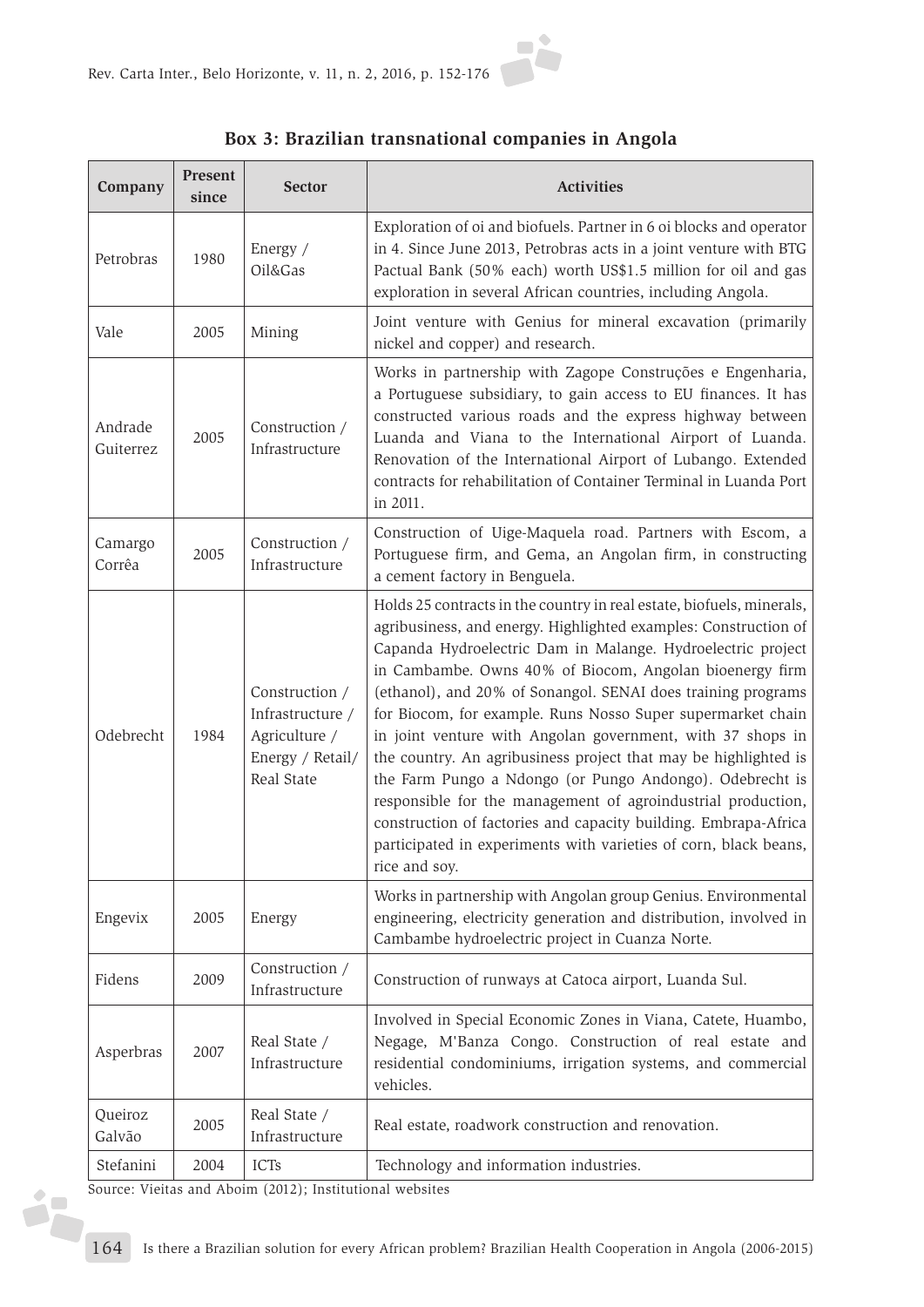Brazil's development cooperation with Angola dates back to the civil war period, focused then on professional development and vocational training. Inaugurated in 1998 with support from Brazil's SENAI (*Serviço Nacional de Aprendizagem Industrial-* National Service for Industrial Training), the CFPC (*Centro de Formação Profissional do Cazenga –* Cazenga Center for Professional Training), located on the outskirts of Luanda, trains around 2,500 professionals yearly. Today cooperation sectors range from sports to fire fighting23. Embrapa and Fiocruz also respectively implement agricultural and health projects in the country.

In 2012, Angola occupied the 10th position in terms of volume of technical cooperation received from Brazil, and it received the second least when compared to other developing countries in the Community of Portuguese Language Countries (CPLP) (ABC; IPEA 2016). According to Brazilian informants, Brazil's bilateral cooperation with Angola would be characterized by low performance, allegedly related with factors such as difficulties in dialogue with Angolan counterparts, low decision-making power of executing agencies, and high rates of turnover among local coordinators.

## *Brazilian development cooperation in the health sector*

Brazilian-Angolan development cooperation in the health sector begun in 1996 when the Brazilian Cooperation Agency (ABC) organized a mission with health experts to discuss prospective projects in strategic areas already defined within the CPLP. Since then, governments from Portuguese speaking countries in Africa, Angola included, have demanded support for their own national health systems. Table 4 presents the projects listed at ABC website.

J.

<sup>23</sup> Information available at Brazilian Embassy in Luanda (MRE, 2016).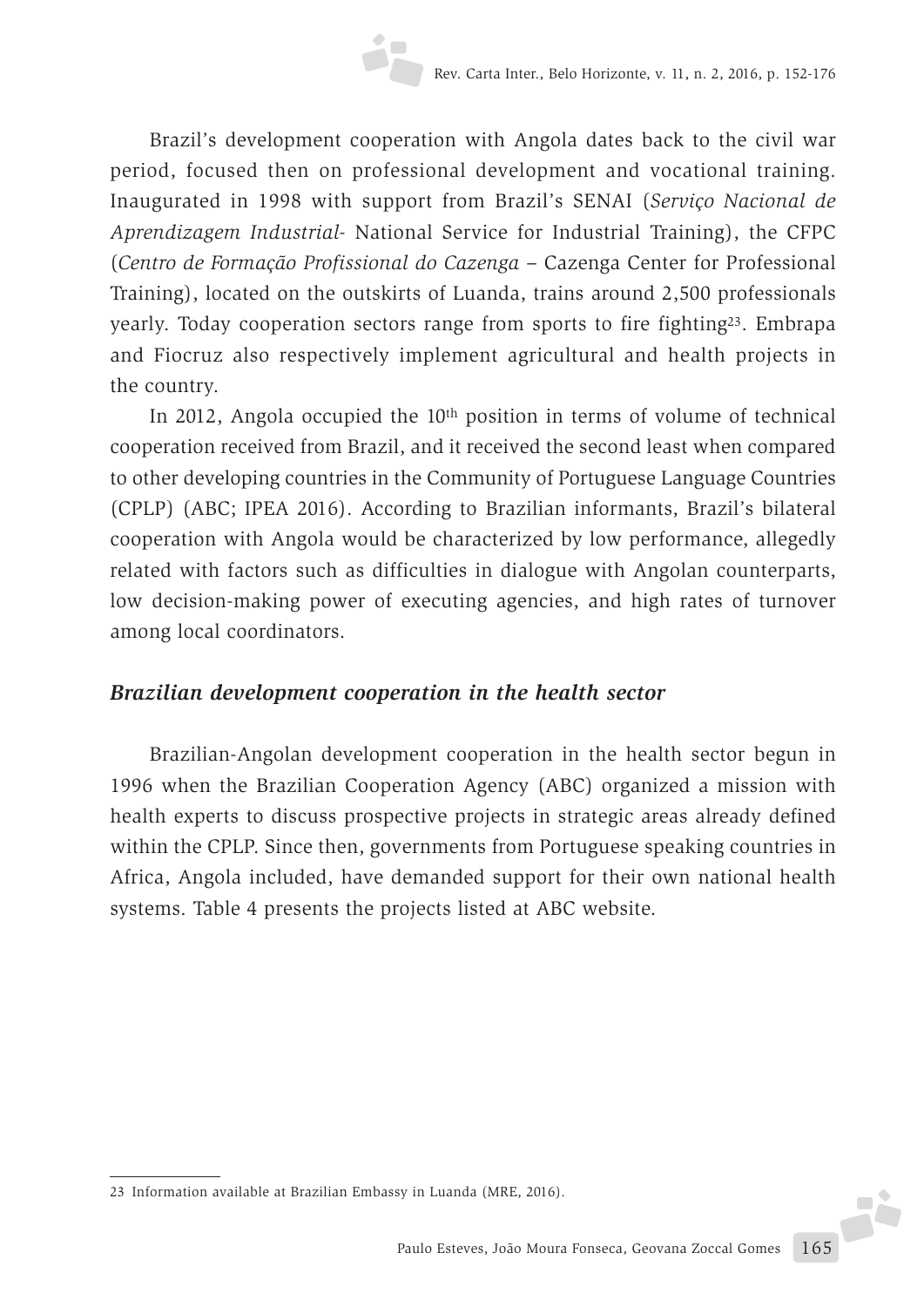

#### **Box 4: Brazilian-Angolan cooperation projects in the health sector (2006-2014)**

| Project                                                                                                                                                                                                  | <b>Partners</b>                                           | Period                       | <b>Brazilian</b><br><b>Institutions</b>             |
|----------------------------------------------------------------------------------------------------------------------------------------------------------------------------------------------------------|-----------------------------------------------------------|------------------------------|-----------------------------------------------------|
| Assessment of Angola's need in the areas of malaria, family                                                                                                                                              | Brazil and                                                | $10/05/2006$ -               | Ministry of                                         |
| health, nutrition, health surveillance and milk bank.                                                                                                                                                    | Angola                                                    | 20/06/2006                   | Health (MH)                                         |
| Support in structuring the network of health sector<br>libraries in Angola and Mozambique.                                                                                                               | Brazil,<br>Angola and<br>Mozambique                       | $16/02/2007 -$<br>16/04/2007 | Fiocruz/MH                                          |
| Support to Angola's health system.                                                                                                                                                                       | Brazil and<br>Angola                                      | $10/09/2007 -$<br>11/09/2008 | Fiocruz/MH                                          |
| Nursing course - human resources training program for the                                                                                                                                                | Brazil and                                                | $4/10/2007 -$                | University of São                                   |
| Josina Machel Hospital - Luanda.                                                                                                                                                                         | Angola                                                    | 02/12/2007                   | Paulo (USP)                                         |
| Hospital administration course - human resources training                                                                                                                                                | Brazil and                                                | $20/11/2007$ -               | Hospital Santa                                      |
| program for the Josina Machel Hospital - Luanda.                                                                                                                                                         | Angola                                                    | 20/01/2008                   | Cruz - HSC/SP                                       |
| Mission of the Pastoral Care of Children for development                                                                                                                                                 | Brazil and                                                | $3/1/2008 -$                 | Farmanguinhos/                                      |
| and detailing of technical cooperation projects.                                                                                                                                                         | Angola                                                    | 26/02/2008                   | Fiocruz                                             |
| Laboratorial analysis course - human resources training                                                                                                                                                  | Brazil and                                                | $1/2/2008 -$                 | Brazil - BRA                                        |
| program for the Josina Machel Hospital - Luanda.                                                                                                                                                         | Angola                                                    | 15/05/2008                   |                                                     |
| Radiology technical course - human resources training<br>program for the Josina Machel Hospital - Luanda.                                                                                                | Brazil and<br>Angola                                      | $11/2/2008 -$<br>11/05/2008  | <b>State University</b><br>of Campinas<br>(UNICAMP) |
| II Hospital administration course - human resources                                                                                                                                                      | Brazil and                                                | $23/07/2008 -$               |                                                     |
| training program for the Josina Machel Hospital - Luanda.                                                                                                                                                | Angola                                                    | 23/12/2008                   |                                                     |
| XIII International course on tropical diseases - (JFY2008)                                                                                                                                               | Brazil and<br>Angola                                      | $1/10/2008 -$<br>20/12/2008  | Pernambuco<br>Federal University<br>(UFPE)          |
| Study mission on tbe Unified Health System for Portuguese                                                                                                                                                | Brazil and                                                | $4/11/2008 -$                | MH                                                  |
| speaking countries.                                                                                                                                                                                      | Angola                                                    | 30/12/2008                   |                                                     |
| Mission for Project detailing for follow-up and extension of                                                                                                                                             | Brazil and                                                | $24/01/2009$ -               | Fiocruz/MH                                          |
| support to Angola's health system.                                                                                                                                                                       | Angola                                                    | 24/03/2009                   |                                                     |
| Mission to Angola to finalize and sign cooperation projects.                                                                                                                                             | Brazil and<br>Angola                                      | $8/2/2010 -$<br>01/04/2010   |                                                     |
| Joint mission to elaborate and discuss the project for                                                                                                                                                   | Brazil, Japan                                             | $1/6/2010 -$                 | <b>MH</b>                                           |
| Development of Human Resources in Angola's Health Services.                                                                                                                                              | and Angola                                                | 01/07/2011                   |                                                     |
| Pilot project in sickle cell disease.                                                                                                                                                                    | Brazil and<br>Angola                                      | $23/06/2010 -$<br>30/08/2015 | MH                                                  |
| Support to Angola's Health System - Phase II.                                                                                                                                                            | Brazil and<br>Angola                                      | $23/06/2010 -$<br>30/08/2016 | Fiocruz/MH                                          |
| II International Training Course for health promotion, local<br>development and healthy cities.                                                                                                          | Brazil,<br>Angola<br>(scholarship<br>holder<br>countries) | $19/08/2010 -$<br>19/10/2010 |                                                     |
| Prospection mission for Human Milk Bank project in                                                                                                                                                       | Brazil and                                                | $17/01/2011 -$               | Aisa - MH                                           |
| Angola.                                                                                                                                                                                                  | Angola                                                    | 17/12/2011                   |                                                     |
| PROFORSA - Project for strengthening health systems<br>through Human Resource Development in Josina Machel<br>Hospital and other health services and revitalization of<br>primary health care in Angola. | Brazil, Japan<br>and Angola                               | $1/7/2011 -$<br>01/08/2014   | Fiocruz/MS/<br><b>UNICAMP</b>                       |

Source: ABC website, access on Aug./2015.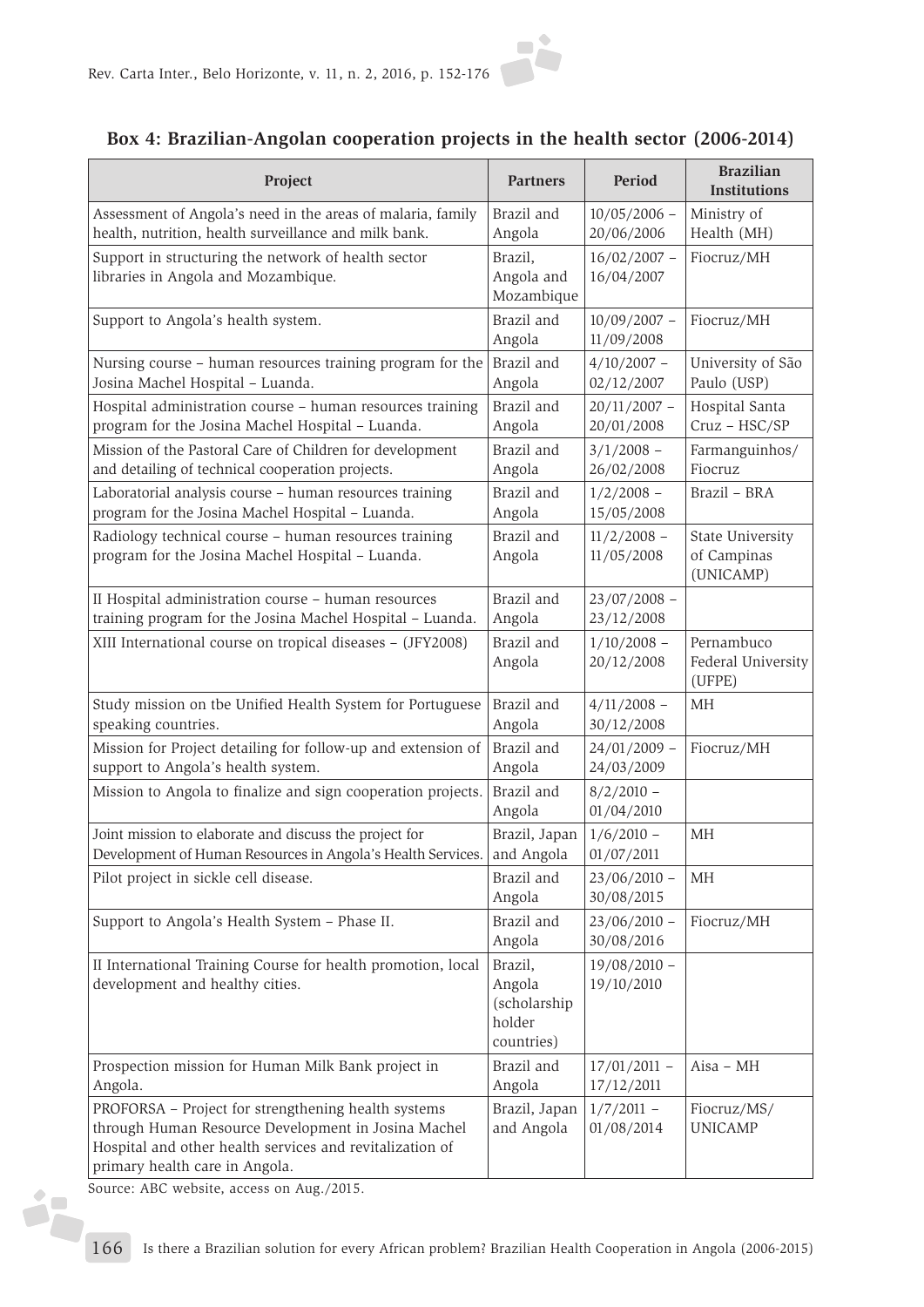During the 1990's the emphasis was on training and capacity building. After ten years, CPLP health ministries were able to set up a strategic plan (2009-2012) for the health sector. The strategic plan had as its main objective strengthening national health systems in order to assure universal access to quality health services<sup>24</sup>. The plan encompassed seven strategic axes and four structuring networks. Besides the structuring networks established within CPLP's health plan, Brazilian Health Ministry and FIOCRUZ expanded to African countries the Human Milk Bank Network. When compared with Mozambique, the Angolan case shows its problematic engagement in CPLP's strategic axis and structuring networks. Table 5 presents CPLP's strategic axes, and a comparison between Angola and Mozambique, both in terms of projects developed with Brazilian agencies in these two countries, and their participation within the structuring networks.

| CPLP's strategic axes (SA) and structuring<br>networks (SN)              | <b>Brazilian SSC projects</b><br>within CPLP's Strategic<br>Axes |            | <b>Engagement</b> in<br><b>Structuring Networks</b> |            |
|--------------------------------------------------------------------------|------------------------------------------------------------------|------------|-----------------------------------------------------|------------|
|                                                                          | Angola                                                           | Mozambique | Angola                                              | Mozambique |
| SA1 - Training and development of health<br>workforce                    | X                                                                | X          |                                                     |            |
| SA2 - information and communication in health                            |                                                                  | X          |                                                     |            |
| SA3 – research in health                                                 |                                                                  | X          |                                                     |            |
| SA4 - development of the health-industrial<br>complex                    |                                                                  | X          |                                                     |            |
| SA5 - epidemiological surveillance and<br>monitoring of health situation |                                                                  | X          |                                                     |            |
| SA6 - emergences and natural disasters                                   |                                                                  |            |                                                     |            |
| SA7 - promotion and protection of health                                 | X                                                                | X          |                                                     |            |
| SN1 - national health institutes                                         |                                                                  |            |                                                     | X          |
| SN2 - national schools of public health                                  |                                                                  |            | X                                                   | X          |
| SN3 - health technical schools                                           |                                                                  |            | X                                                   | X          |
| SN4 – technical centres of installation and<br>maintenance of equipment  |                                                                  |            |                                                     | X          |

**Box 5: CPLP's Strategic Axes and structuring networks and Brazilian SSC projects in Angola and Mozambique**

Source: The authors, based on Buss, Ferreira and Hoirisch (2011)

 $-1$ 

<sup>24</sup> For more information, see: CPLP's Strategic Plan for Health Cooperation (CPLP, 2009).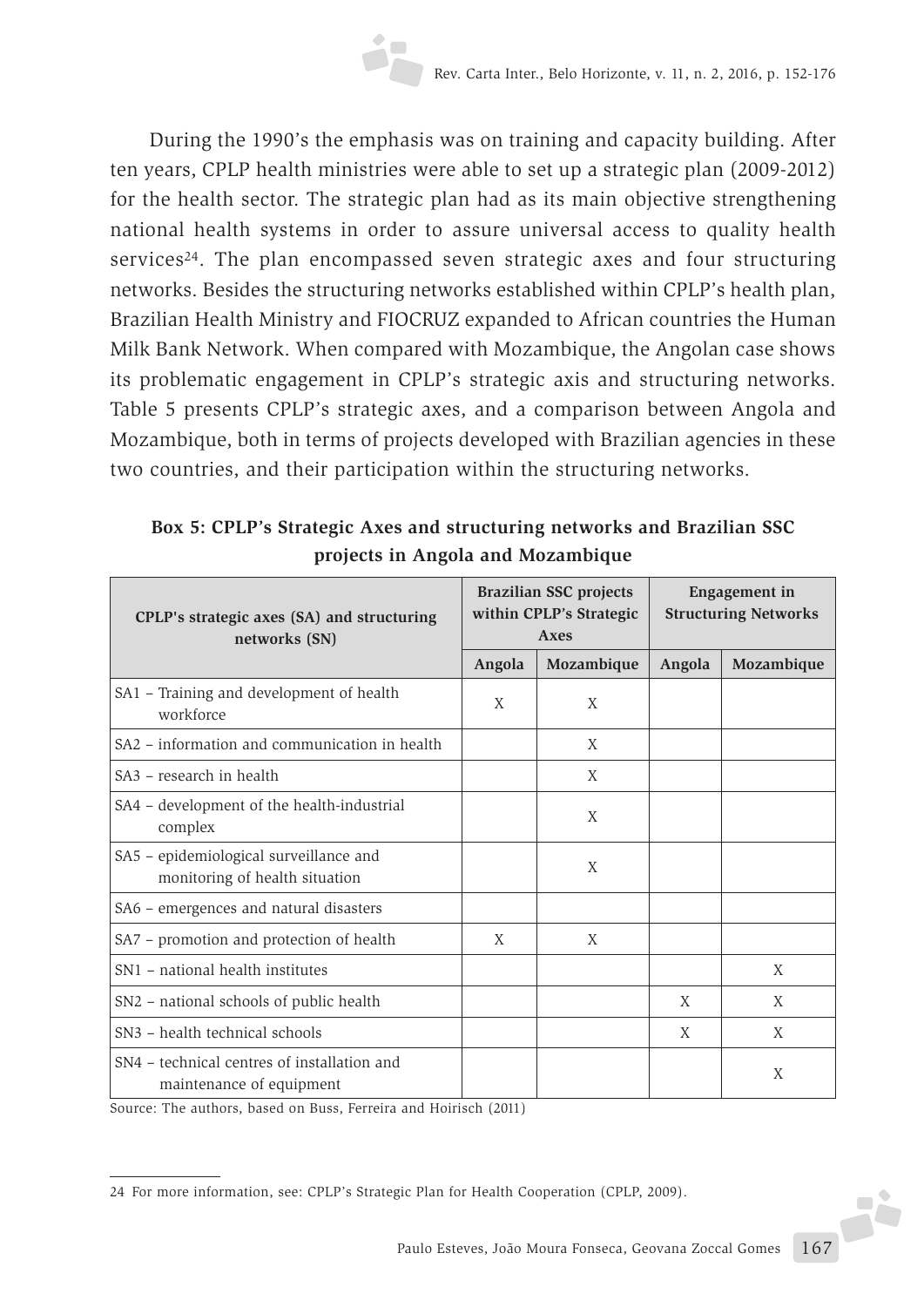

According to a document provided by the Embassy of Brazil in Luanda during one of the interviews, referring to July 2013, there were only two bilateral cooperation projects being executed in Angola in the area of health – Pilot Project in Sickle Cell Disease and the Phase 2 of Capacity Development for Angola's Health System Project. These projects were also the only ones listed as being under execution on the ABC website.

Despite the "under execution" status attributed to the projects, correspondence exchanged with Brazil's Ministry of Health in September 2014 on the sickle cell disease project noted that there was several inconsistencies in project execution, insinuating that the project had been finalized without partners having completed previously agreed activities. The second mentioned project also seems to have been finalized, though no involved Angolan party in Luanda was available for comment.

Additionally, it is not unlikely that, as in many other countries, technical cooperation projects under negotiation in Angola were stopped due to the severe budget cuts in both Brazil's Ministry of Foreign Affairs and ABC. The following subsection discusses specifically PROFORSA, Brazil's most well-known health project in Angola, highlighting some of its successes and challenges.

#### *PROFORSA*

áP

PROFORSA was a 3-year triangular cooperation initiative involving Brazil, Japan and Angola aimed at strengthening individual, institutional and systemic capacity in the Angolan health sector. It was found to be the most well known among Brazil's health cooperation projects in Angola, although specific knowledge about the project varied significantly across health sector stakeholders.

The origins of PROFORSA are related to the intersection between UNICAMP's cooperation – ongoing since 2004 in the area of capacity development for Angolan tertiary health workers – and JICA's efforts to develop capacity at Josina Machel Hospital in Luanda. JICA's project involved both the infrastructural rehabilitation of the Hospital, and targeted health trainings activities for employees. Japan's bilateral agency engaged Brazilian teams to carry out trainings, including through its Third Country Training Program (JICA-TCTP), due to the large benefits related to improved communication in the Portuguese language. Additionally, the coordinator of UNICAMP's referred cooperation programme was a Brazilian infectious disease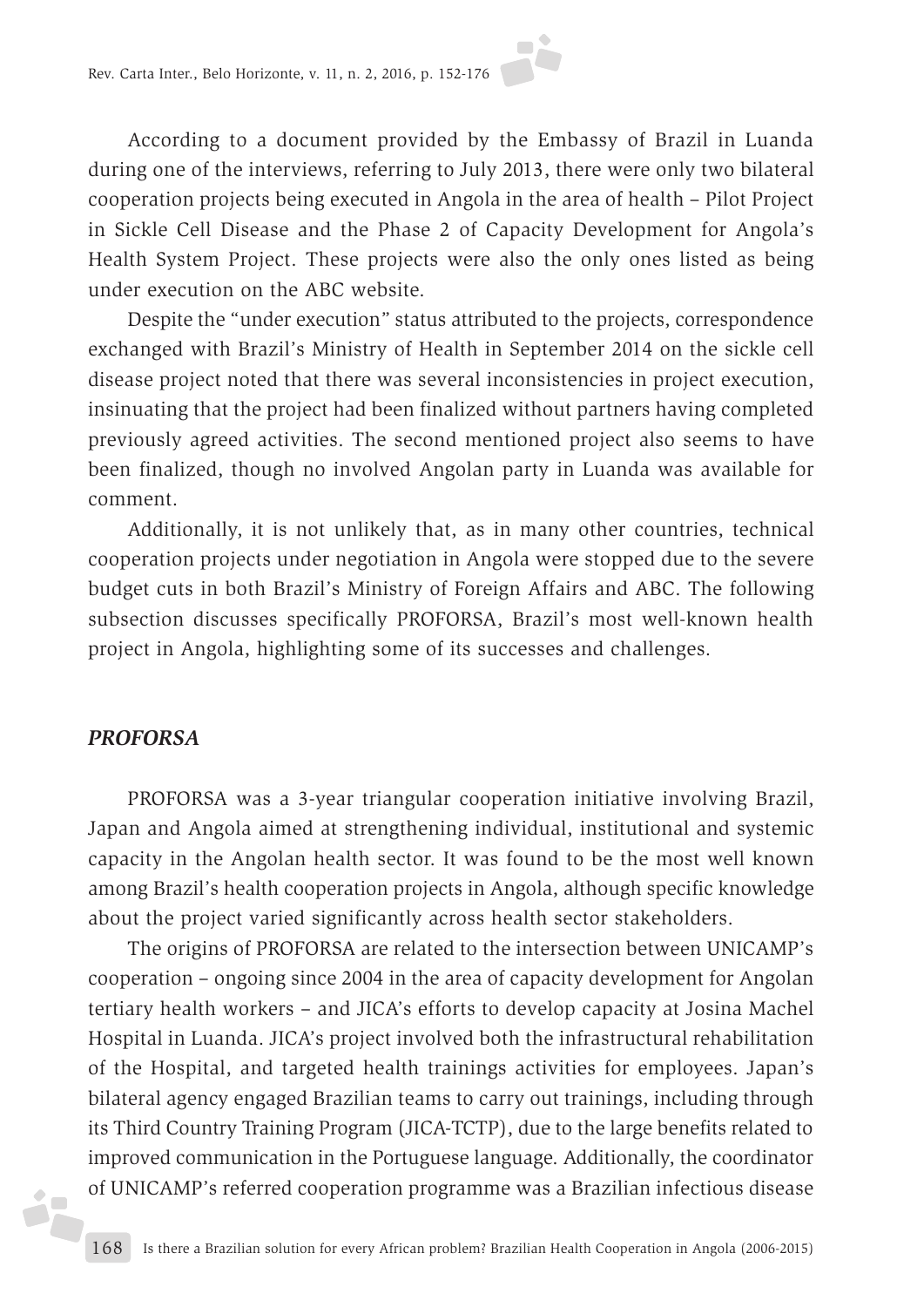specialist of Japanese descent, a factor that appeared in interviews as an enabler of further approximation between JICA and Brazilian counterparts.

Both formal and informal assessments of such initiatives highlighted access to and quality of primary health care as key issues to be addressed in improving Angola's health system and indicators. These issues manifested themselves in the vast number of unnecessary referrals of patients to central hospitals, which, consequently, overloaded central parts of Angola's health system. This overarching diagnosis served as basis for the design of PROFORSA.

| Country      | Share (US\$ $/$ %) |      |  |
|--------------|--------------------|------|--|
| Brazil       | 970,415            | 24%  |  |
| Japan        | 2,500,000          | 61%  |  |
| Angola       | 630,000            | 15%  |  |
| <b>Total</b> | 4,100,415          | 100% |  |

**Table 1: PROFORSA's initial budget**

With the formulation of PROFORSA as a triangular cooperation project in 2011, Fiocruz, through Joaquim Venâncio Polytechnic School of Health (EPSJV/ Fiocruz) and Sergio Arouca National School of Public Health (ENSP/Fiocruz), became the lead institution in the project's primary health component. The project targeted capacity development at four health reference centres<sup>25</sup> in Luanda, chosen due to their strategic location and high number of referrals to central hospitals. The tertiary component, led by UNICAMP, particularly through Hospital Sumaré in Brazil, and JICA, focused on improving the organization of hospital services and nursing care, in areas such as neonatal and women's health, at both Josina Machel Hospital and Lucrécia Paim Maternity.

Given that PROFORSA identified primary care and health management as the main issues to be addressed, a capacity development programme divided in 10 modules, as well as a course for specialization in management of primary health units, was developed and implemented during the 3 years of the project. During the SSC project team's visit to Luanda, PROFORSA's Angolan counterparts were implementing recommendations that responded to participatory assessments conducted during PROFORSA's execution. Interviews pointed out that these

J.

<sup>25</sup> The health centers in Samba, Ingobota, Rangel and Ilha. According to anonymous interviews, JICA had also previously donated equipment to those same health centers.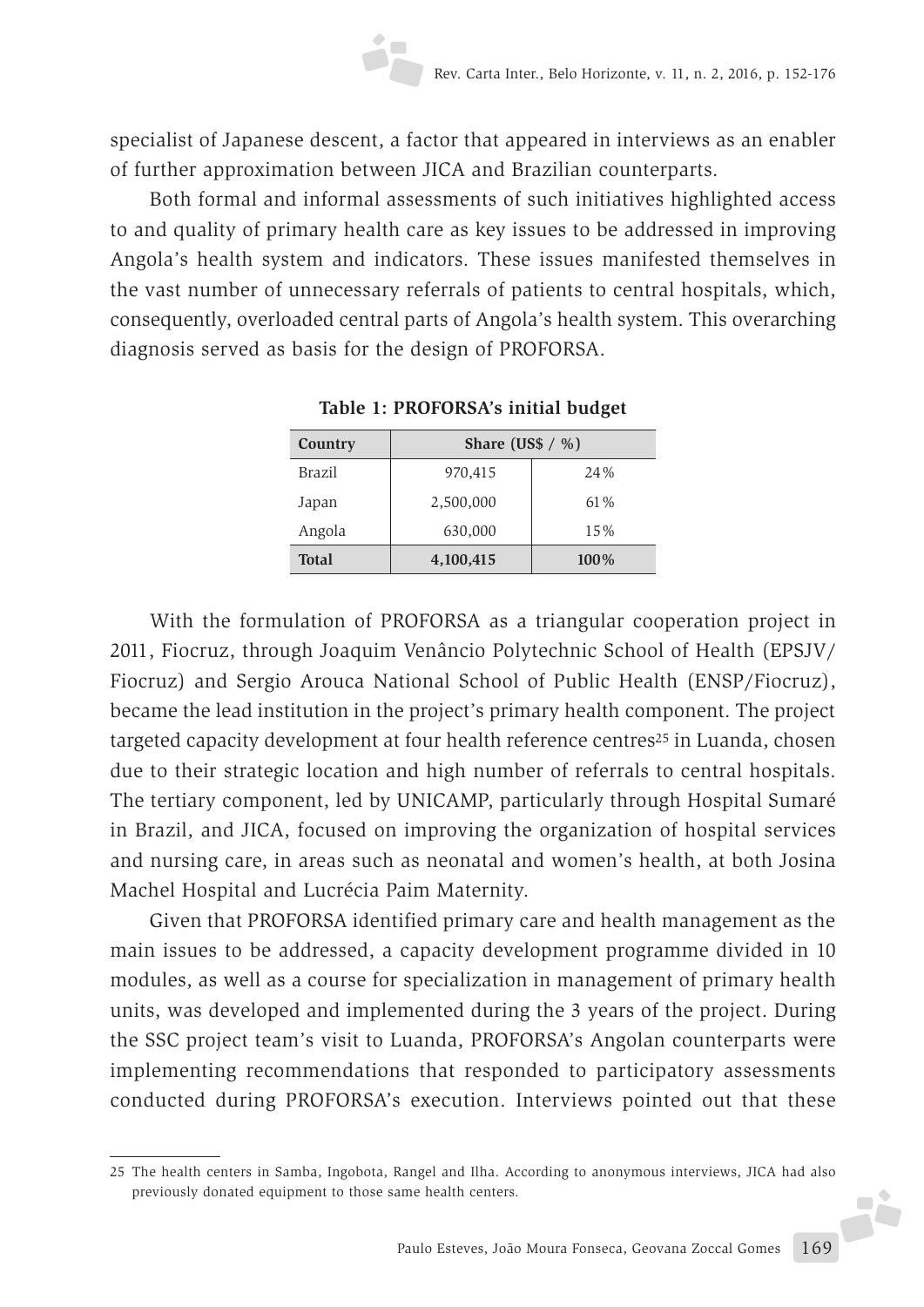recommendations have been generally well accepted, pertaining to basic structural issues such as the integration of registry and record systems of clinical processes. In fact, the need for integration was reemphasized by a decree issued by Angola's Ministry of Health in 2010. However, informants pointed out that the decree hadn't been implemented systematically, due in part to lack of capacity and understanding by health workers who were supposed to implement those changes about the fundamental issues at hand.

In that sense, PROFORSA was a jointly developed structuring project. The project strived to provide capacity and knowledge needed for the implementation of basic public policies across the entire health sector, including through trainings on management and organization of health and clinical process records. Its design was guided by a consensual diagnosis of systemic yet context-specific issues within Angola's health system, which had already been identified and, sometimes, targeted by public policies shown to be largely ineffective.

According to interviewees, the models of management and processes implemented were guided by decrees issued by Angola's Ministry of Health, which were regularly discussed with regulatory authorities such as the National Directorate of Public Health and the Provincial Directorate of Health of Luanda. "On the job" training with key managers was also conducted in Brazil. The informants frequently stressed that all information used as evidence for diagnosis and implementation of solutions was locally collected. Altogether, such practices would guarantee the project's national ownership and context sensitivity.

One of the informants emphasized how Fiocruz had been very apt in promoting understanding of basic issues related to Angola's health system among sectorial stakeholders. The same informant criticized other top-down initiatives, including the ones implemented through private health consultancy firms, some of which also from Brazil, which would impose new management rules, directives and practices without discussion with local health workers. The same was said to be true in relation to PROFORSA's tertiary health component. While a management system had recently been implanted in Josina Machel Hospital by a health consultancy, UNICAMP and JICA found it necessary to develop a simpler management system, discussing it with health workers at the Hospital. During project execution, some emerging demands were met with specific activities proposed and led by JICA, one of which included the "Maternal-Infant Health Notebook". This might have led to significant divergences between the Brazilian and Angolan counterparts, as highlighted below in the discussion of the project's challenges.

áF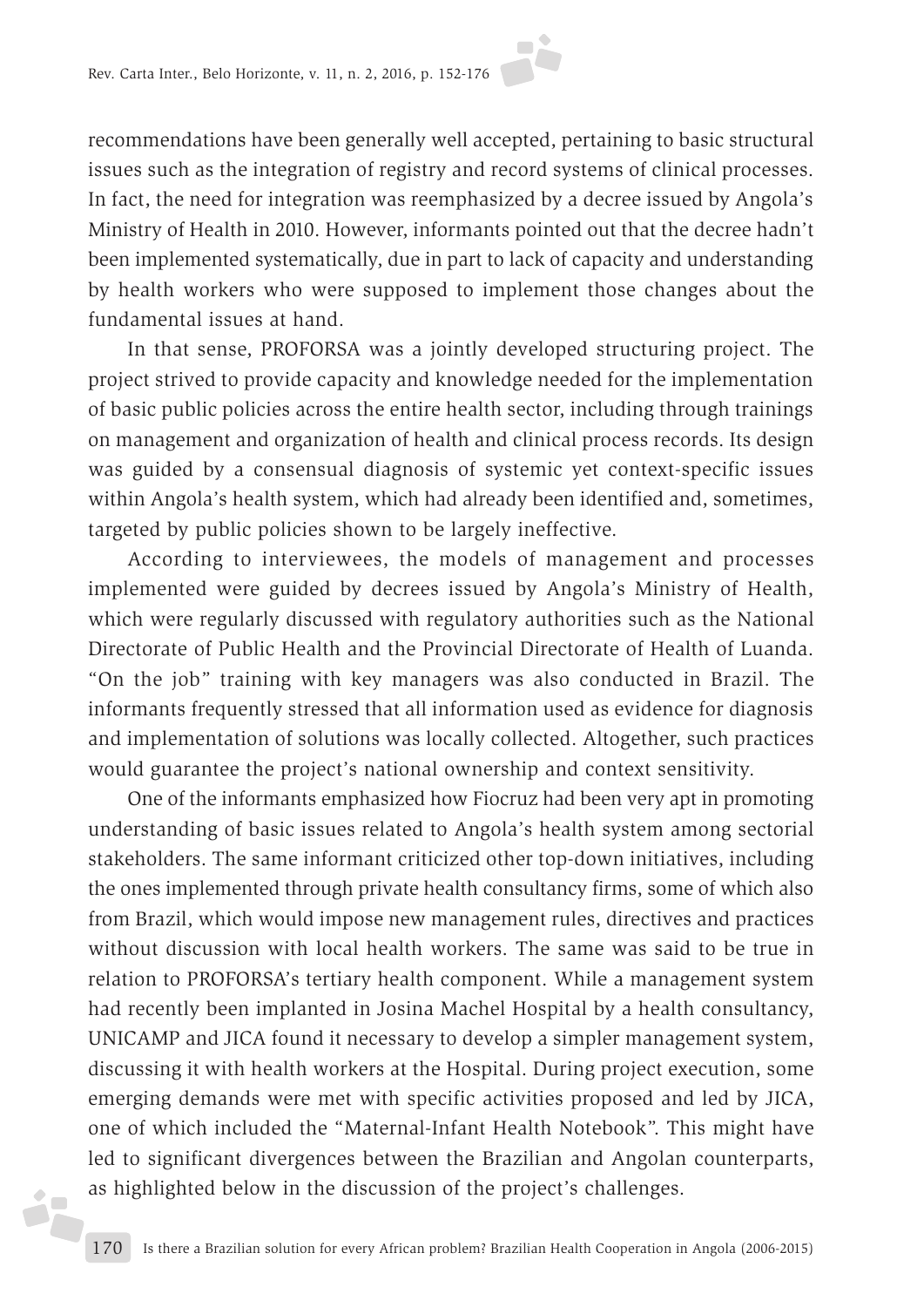Besides issues related to management, participatory recommendations also highlighted poor signage at health care facilities. A task force of Angolan participants in the PROFORSA project was set up to propose changes to external and internal signage, which were brought to the Provincial Directorate of Health of Luanda for approval. During the visit of the SSC researcher to Luanda, signage changes had already been approved and were being implemented in the city.

While interviews pointed to the potentially significant and sustainable impact of gains from PROFORSA, many of the respondents also had a sizable stake in its success. Nonetheless, interviews exposed substantial challenges in the execution of PROFORSA. While interconnected, for analytical purposes, challenges may be understood in terms of three categories, related to: 1) implementation, 2) financing, and 3) political/cultural context.

Implementation challenges highlighted in interviews were mainly related to delays in the institutionalization of recommendations, attributed both to infrastructural issues that had to be overcome (e.g. creating an area for the storage and management of records in primary health units) and the lack of human resources required to carry out the transformations envisaged. There were reports of complaints, which where allegedly solved over the course of the project, related to inadequacies of the course venues at the beginning of the project, such as lack of ventilation and electricity, which hindered learning. Finally, there appeared to be significant inconsistencies in activities that should have been implemented by Brazil's Ministry of Health, including the monitoring and evaluation of PROFORSA. Further research would be required to understand the specific causes of such inconsistencies.

Financial problems were related to the Brazilian counterparts, more specifically the Brazilian Cooperation Agency. With budget cuts in Brazil's Ministry of Foreign Affairs, which significantly affected ABC's work and projects, there had to be a restructuring of responsibility for PROFORSA's third year project expenses. Most cuts were absorbed by JICA, while a smaller yet significant amount was allegedly absorbed by Angola's Ministry of Health. Interviewees reported significant discontent from JICA in regards to this financial rearrangement. While it did not affect the project in the end, one can extrapolate that many similar projects may not have succeeded without a triangular, developed country partner to absorb such budget cuts.

The political/cultural challenges highlighted by interviewees were related to the striking differences in professional practices among the Brazilian, Japanese and Angolan counterparts. While JICA seemed to emphasize thorough planning

**FÈ**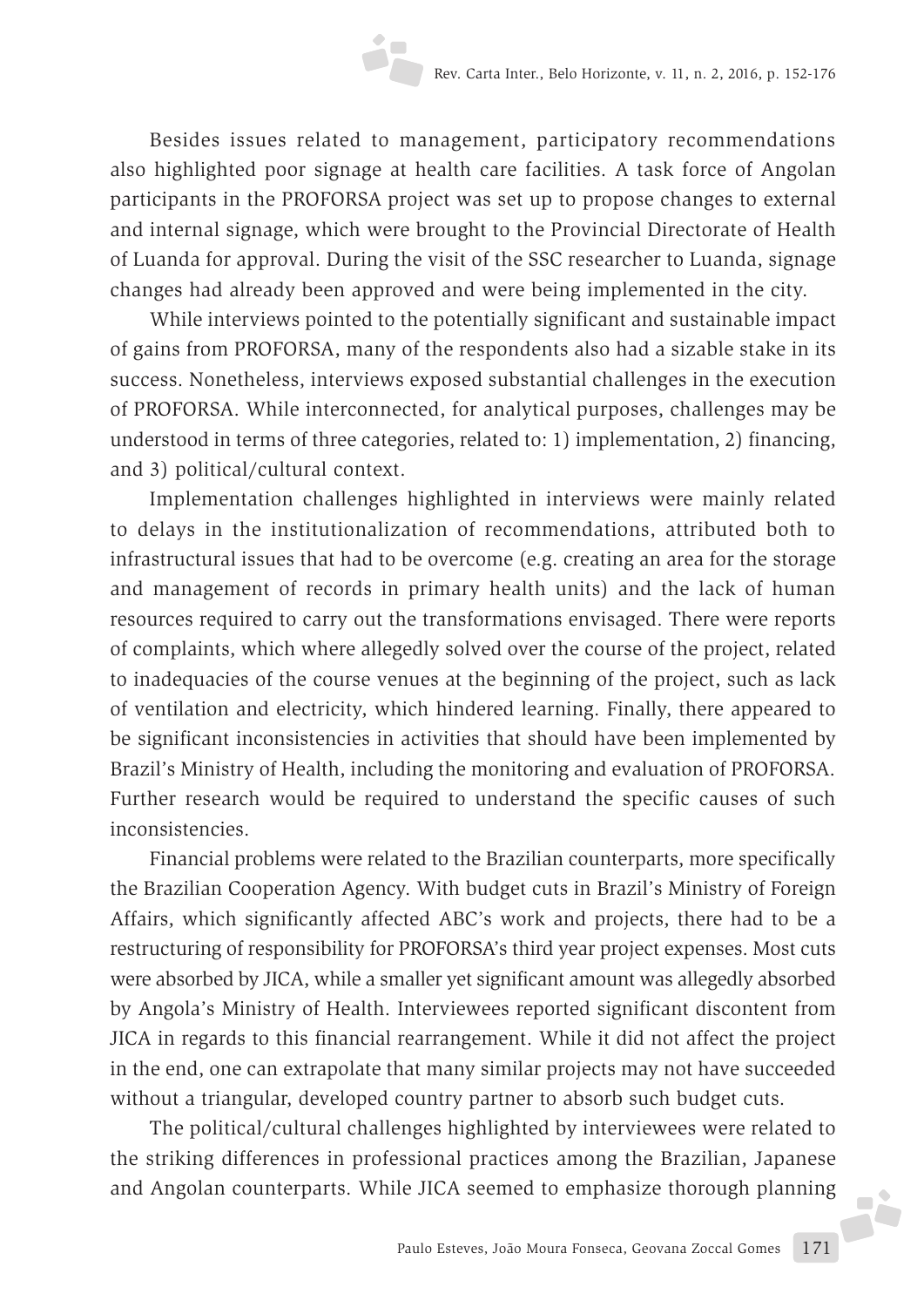of activities, with a somewhat rigid schedule, Fiocruz stressed the importance of getting a common diagnosis of the situations with partners. Naturally, the challenges that arise in the alignment of expectations and practices may also been seen as an opportunity for mutual institutional learning. As expected, such related problems were reportedly less obstructive towards the end of project implementation.

Finally, there were significant divergences around the "Maternal-Infant Health Notebook", which was designed based on Japan's experience. Despite contrary recommendations from the World Health Organization, Angola recommends that every baby be breast fed, including those with HIV-positive mothers. According to the GoA, this was required to mitigate the poor nutritional situation and high rates of under-five mortality in Angola. Both Brazil and Japan recommend artificial feeding when mothers are known to be HIV-positive. According to one interviewee, Brazil's Ministry of Health and ABC decided not to participate after knowing that the "Maternal-Infant Health Notebook" would include Angola's breastfeeding recommendation. According to another interviewee, the Brazilian government did not participate in the development of the tracking tool due to the perception that it would not meet Angola's current needs, particularly in light of mother literacy issues in the country. Additionally, while a similar tool is implemented in parts of Brazil, the instrument has yet to consolidate itself as a successful national experience. The government of Brazil typically only provides technical cooperation in areas where a particular experience is shown to be successful domestically over a considerate period of time. Paradoxically, the "Maternal-Infant Health Notebook" was pointed out by many health stakeholders not directly involved in the triangular cooperation project as PROFORSA's main result, which may be explained by the many consultations that occurred during its formulation.

# **Final remarks**

żF

Economic and political dependence tend to be associated with higher vulnerability and lower resiliency. While tapping on their respective comparative advantages, as well as the country's natural and developed resource endowments, governments frequently strive to improve the sustainability of their socioeconomic systems by mitigating dependency-related risks. Yet, dependency on different resources, institutions or foreign aid, also has diverse implications to formulation,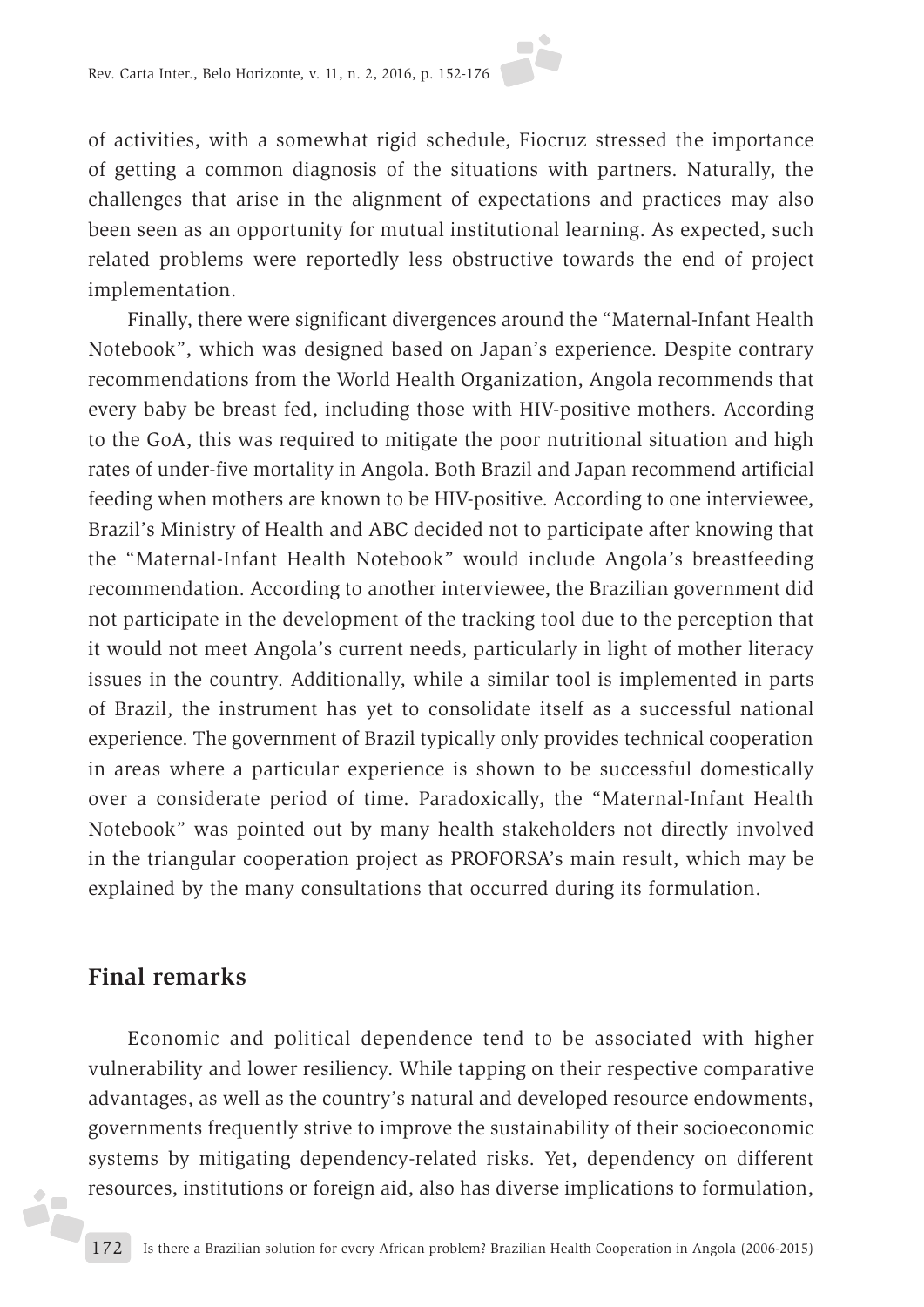ownership and implementation of national development policies. In that sense, managing dependencies is an important aspect of the management of development, particularly for governments of developing countries.

Angola's socioeconomic trajectory since the late 1990s shows GoA's prioritization of the extractive and oil industries over the attraction of foreign aid. Strict political conditionalities attached to North-South cooperation, as well the knowledge of extensive natural resources in Angola, contributed to GoA's decision. Besides that, extractive and oil industries have attracted traditional and emerging powers willing to be part of these economic sectors expansion. Even though the GoA is still very much dependent on natural resources and commodities' international price, oil revenues allowed the Angolan government to take on its development agenda, in spite of negative effects in short and medium terms related to concentration of wealth and democratic consolidation. Furthermore, recent presence of emerging powers in Angola has increased GoA's capacity to conduct development policies and programmes.

Using the five fundamental principles defined in the Paris Declaration (2005) for making aid more effective within this context<sup>26</sup>, it is possible to notice that Angola has high ownership of the international cooperation projects, nevertheless, low alignment and mutual accountability, as indicated in the table that follows:

| Paris principles      | GoA  |
|-----------------------|------|
| Ownership             | High |
| Alignment             | Low  |
| Harmonisation         | N/A  |
| Managing for Results  | N/A  |
| Mutual Accountability | Low  |

**Box 6: GoA and the four principles of Paris Declaration**

Source: Elaborated by the authors

The GoA clearly "owned", for better or worse, its development agenda, even though ownership in Angola could be described as top-down rather than bottomup. This is related to the absolute and relative size of development cooperation in relation to the Angola's budget and GDP, both of which cannot be dissociated

**F** 

<sup>26</sup> It is important to notice that this can be a controversial approach, as those principles were defined under OECD's umbrella and South-South Cooperation principles do not follow this effectiveness perspective. Even so, this approach is useful to understand how the partner's domestic dynamic impact upon development cooperation.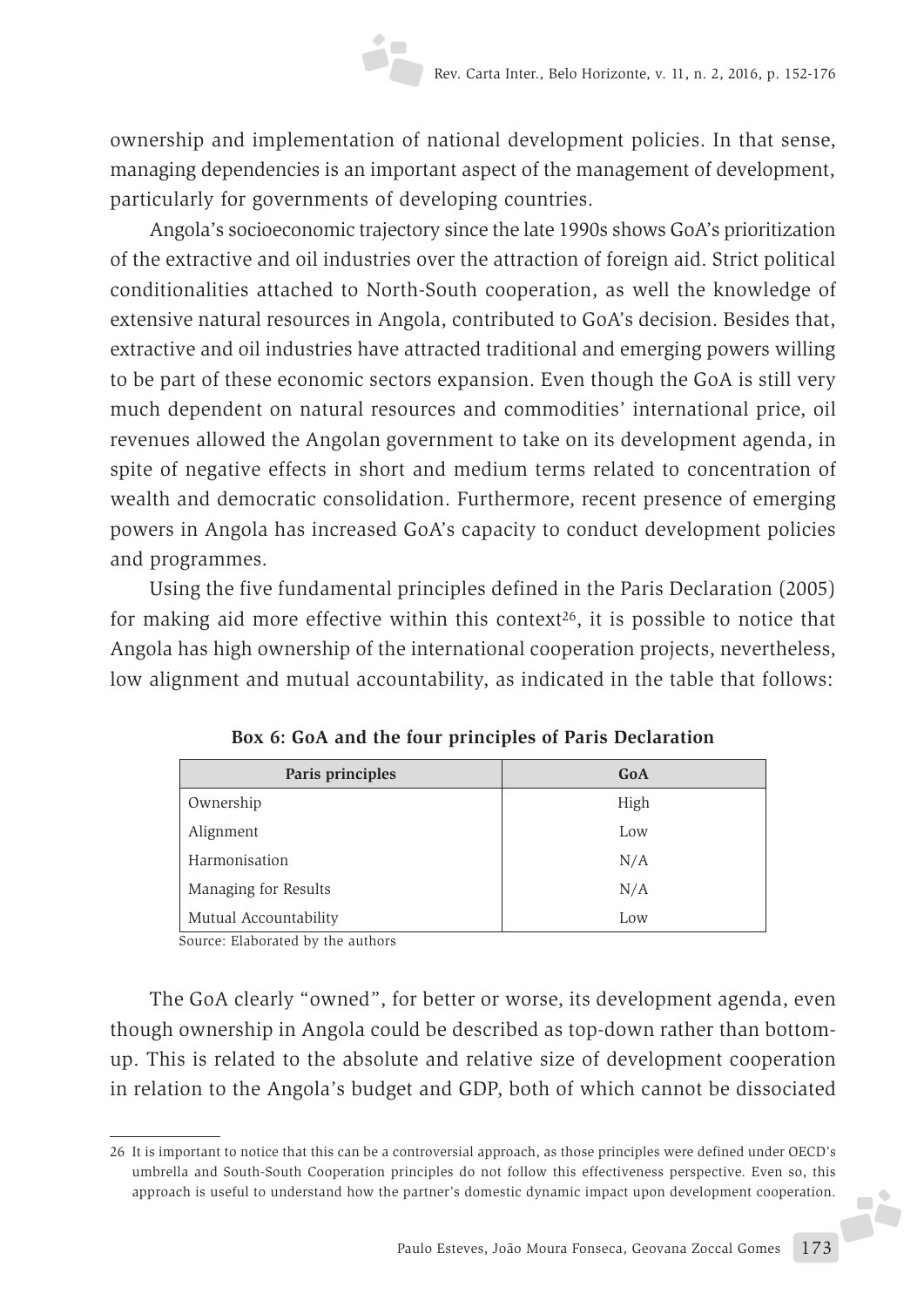from the GoA's choice to pursue economic development centred on the extractive sector since the beginning of the 2000s. This assessment shows how context and particular historical paths matter when SSC projects are designed and executed.

The increasing engagement of the BRICS countries in Angola has been certainly impacting oil dependency in complex ways. When attention is devoted to Brazilian health cooperation in Angola, similarities and differences between Brazil's South-South and North-South cooperation seem to be largely maintained, in spite of the different country settings. As is the case of North-South cooperation, Brazilian development cooperation is much smaller in volume and number of projects in Angola in comparison with other CPLP countries. However, Brazil's most recent and important projects are either based on Brazilian domestic experiences, or emphasize a "structuring" dimension. The project's research shows that institutions such as Embrapa and Fiocruz also seem to be projecting their particular settings, sectorial systems and policy choices through their development projects in Angola. This move must be seen not only in light of Brazil's government more general foreign policy in that period, but also as a way to strengthen their particular institutional positions and principles that underlie their work within international and domestic fields.

The fieldwork has shown that Brazilian partners in Angola resisted against certain Angolan practices already under implementation for several years. This was clear in particularly regarding Angola's policy of mandatory breastfeeding. In this sense, Brazilian resistance would defy the SSC principle of autonomy and ownership of the GoA to decide its own path. Finally, PROFORSA does not seem to have enough recognition, contrary to the broadly known and debated Prosavana in Mozambique, to raise resistance or support from civil society, which makes it more difficult to deepen the analysis.

Even though Angola shares much of its development problems with other CPLP countries, Angola's historical trajectory and the country's political configuration this trajectory generated make the Brazilian cooperation processes to vary widely, challenging the proposition commonly defended when discussing SSC that the shared colonial past and common development problems among emerging countries distinguish SSC providers from traditional donors. At the end of the day, contrary to assumptions always taken for granted, the Angolan case is perhaps demonstrating that African problems must find African solutions.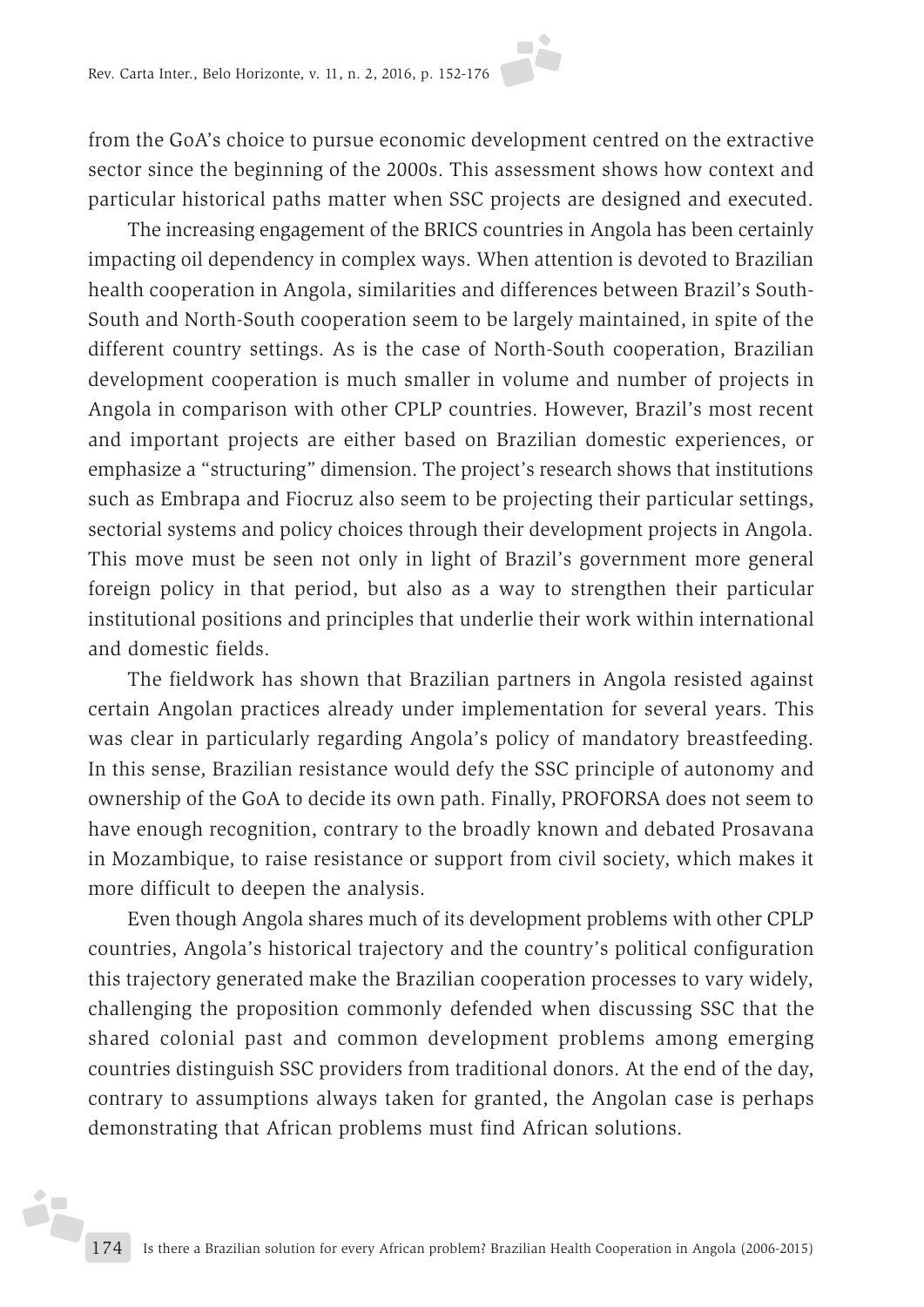#### **References**

ABC; IPEA. *COBRADI 2011-2013.* Instituto de Pesquisa Econômica Aplicada, 2016.

- AMORIM, Celso. Brazil is too important to stay out of global issues. *Instituto Lula.* 2016. http://www.institutolula.org/brazil-is-too-important-to-stay-out-of-global-issuessays-celso-amorim.
- APEX BRASIL. *Perfil e Oportunidades comerciais: Angola*. 2014. Available at: http:// www2.apexbrasil.com.br/exportar-produtos-brasileiros/inteligencia-de-mercado/ estudos-sobre-paises/perfil-e-oportunidades-comerciais--angola--2012. Access on: Nov. 15th 2014.
- BESHARATI, Neissan; ESTEVES, Paulo. Os BRICS, a Cooperação Sul-Sul e o Campo da Cooperação para o Desenvolvimento Internacional. *Contexto Internacional* (PUC Rio) 37, no. 1 (janeiro/abril 2015): 289-330.
- BRAUTIGAM, Deborah. *The Dragon's Gift: The Real History of China in Africa.* Oxford: Oxford University Press, 2009.
- BUSS, Paulo; FERREIRA, José Roberto, and HOIRISCH, Cláudia. A Saúde Pública no Brasil e a cooperação internacional. *Revista Brasileira de Ciência, Tecnologia e Sociedade* 2, no. 2 (2011): 213-229.
- CAUVIN, Henri. Angola Rebels Face Disarray Since Death Of Savimbi. *The New York Times*, 26 February 2002.
- CENTRO DE ESTUDOS E INVESTIGAÇÃO CIENTÍFICA. Relatório Económico de Angola 2010. Universidade Católica de Angola, Luanda, 2011.
- CESARINO, Leticia Maria Costa da Nobrega. *South-South Cooperation across the Atlantic: Emerging Interfaces in International Development and Technology Transfer in Agriculture.* PhD Dissertation, University of California at Berkeley, Social Cultural Anthropology, UCB, 2013.
- CORKIN, Lucy. All's Fair in Loans and War: The Development of China-Angola Relations. In *Crouching Tiger, Hidden Dragon? Africa and China*, by K. AMPIAH and S. NAIDU, 108-123. Scottsville: University of KwaZulu-Natal Press, 2008.
- CPLP. Plano Estratégico Cooperação em Saúde da CPLP (PECS/CPLP (2009-2012). 2009. http://www.cplp.org/id-1787.aspx. Access on: Feb. 10th 2015.
- DUROST, Becky Fish and FISH, Bruce. *Angola. 1880 to the present: slavery, exploitation, and revolt.* Chelsea House Publishers, 2002.
- FERREIRA, Manuel Ennes. Realeconomie e realpolitik nos recursos naturais em Angola. *Instituto Português de Relações Internacionais* 6: 73-89, june 2005.
- GARCIA, Ana; KATO, Karina, and FONTES, Camila. *A História Contada pela Caça ou pelo Caçador? Perspectivas sobre o Brasil em Angola e Moçambique.* Instituto Políticas Alternativas para o Cone Sul, Rio de Janeiro, 2013, 84.
- GIROD, Desha. *Foreign Aid and Post-conflict Reconstruction.* Stanford University, 2008.

**A**